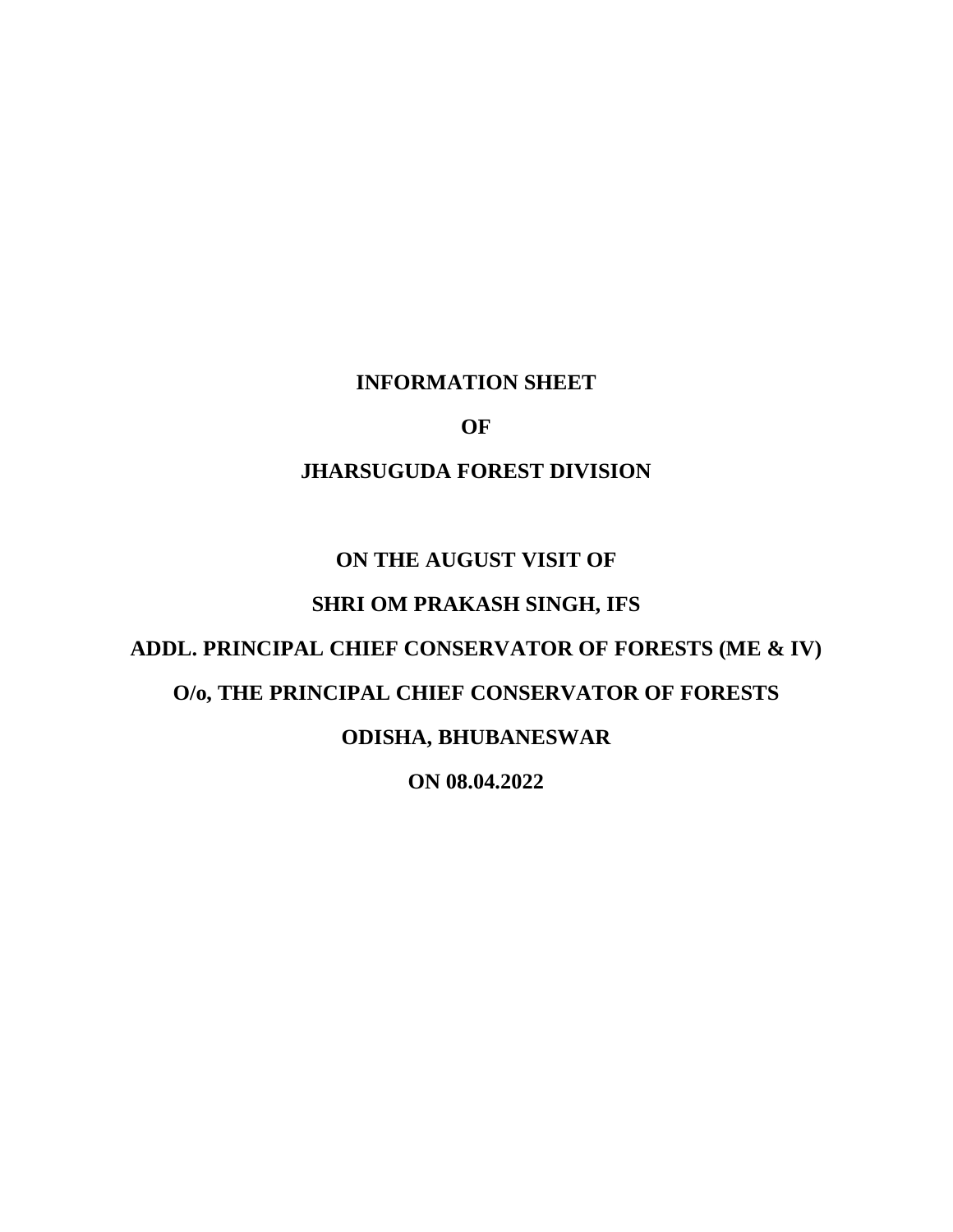#### **BRIEF NOTE OF JHARSUGUDA FOREST DIVISION.**

#### **INTRODUCTION.**

Jharsuguda Forest Division (erstwhile Sambalpur North Forest Division) came into existence w.e.f. 01.10.2003 after reorganization vide Notification No. 4674 / F&E dated 04.03.2013 of Forest and Environment Department, Govt. of Odisha. This Division was created after amalgamation part of the erstwhile Sambalpur Division and part of the erstwhile Bamra Division and the jurisdiction is co-terminus with the Revenue District of Jharsuguda. The total geographical area of the Division is 2114 Sq. Km. The recorded forest area is nearly 453.18 Sq. Km. which is about 21.43 % of the total area.

#### **(1). ORGANISATION SET UP OF RANGE, SECTION & BEAT.**

There are 5 Ranges, 18 Sections and 64 Beats in the Division. Range-wise details of Sections and Beats are given below in the table.

| <b>Name of Range</b> | <b>Name of Section</b> | Sl. No.        | Name of the Beat  |
|----------------------|------------------------|----------------|-------------------|
| Jharsuguda           | Jharsuguda             | $\mathbf{1}$   | Jharsuguda        |
|                      |                        | $\overline{2}$ | Malda             |
|                      |                        | 3              | Patrapali         |
|                      |                        | $\overline{4}$ | Balijori          |
|                      | Durlaga                | 5              | Durlaga           |
|                      |                        | 6              | Talpatia          |
|                      | Katikela               | 7              | Katikela          |
|                      |                        | 8              | Kaputikra         |
|                      |                        | 9              | Bhurkamunda       |
|                      |                        |                |                   |
| Brajarajnagar        | Brajarajnagar          | $\mathbf{1}$   | Brajarajnagar     |
|                      |                        | $\overline{2}$ | Ullap             |
|                      |                        | 3              | Amdarha           |
|                      | Rajpur                 | $\overline{4}$ | Rajpur            |
|                      |                        | 5              | Chandinimal       |
|                      |                        | 6              | <b>Badjob</b>     |
|                      | Bandhbahal             | 7              | <b>Bandhbahal</b> |
|                      |                        | 8              | Banharpali        |
|                      |                        | 9              | Tilia             |
|                      | <b>Ib Valley</b>       | 10             | Rampur            |
|                      |                        | 11             | Kudopali          |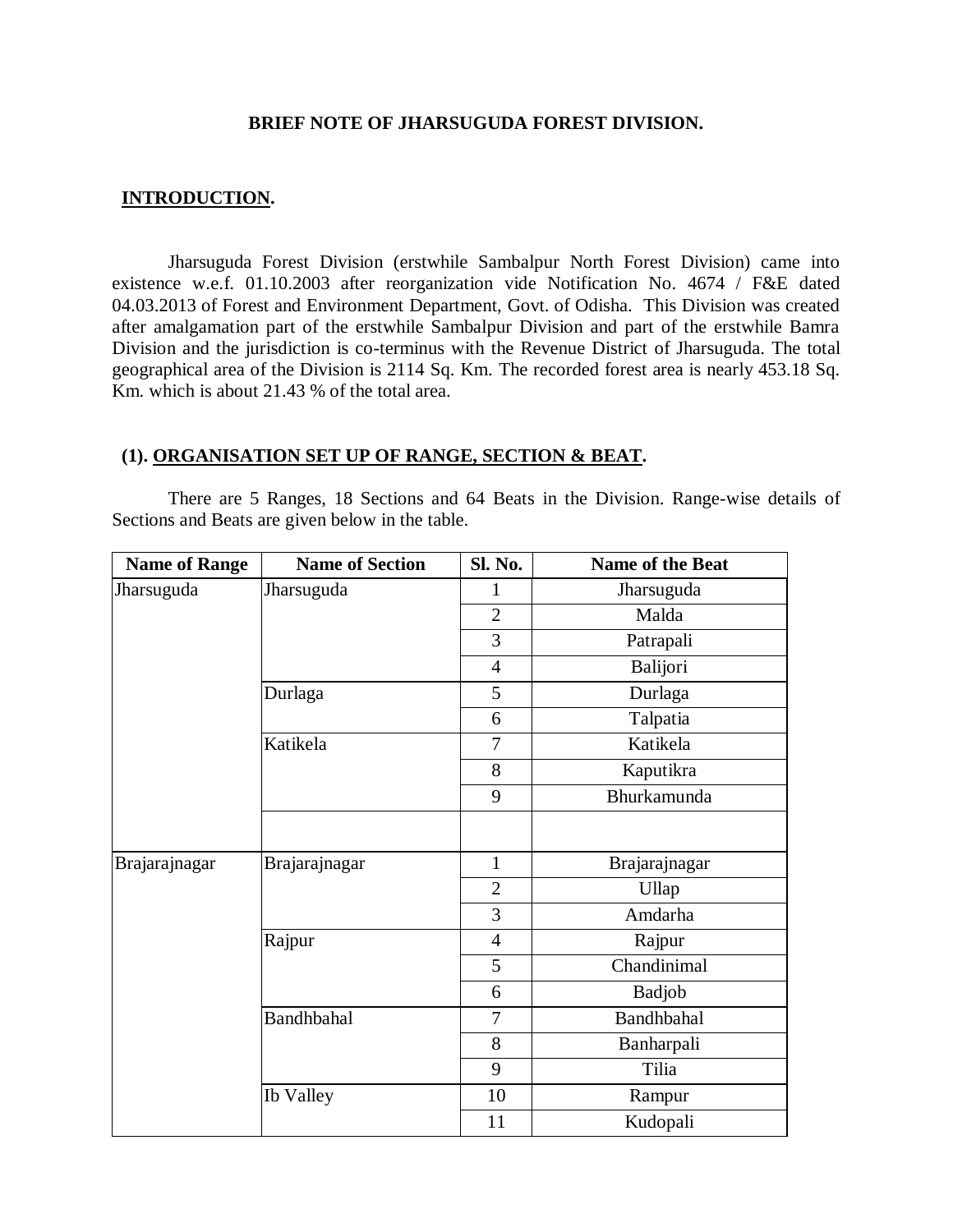| Belpahar | Belpahar   | $\mathbf{1}$   | Belpahar         |
|----------|------------|----------------|------------------|
|          |            | $\overline{2}$ | Samada           |
|          |            | 3              | Grindola         |
|          |            |                |                  |
|          |            | $\overline{4}$ | Tingismal        |
|          | Baghmunda  | 5              | Bhanarkhol       |
|          |            | 6              | Jamuna           |
|          |            | 7              | Ainlajharan      |
|          |            | 8              | Tangarpali       |
|          | Kadamdihi  | 9              | Kadamdihi        |
|          |            | 10             | Jhargaon(A)      |
|          |            | 11             | Sukhadihi        |
|          |            | 12             | Kureimal         |
|          | Lakhanpur  | 13             | Lakhanpur        |
|          |            | 14             | Banjari          |
|          |            | 15             | Kudaloi          |
|          |            | 16             | Pikal            |
|          | Bhikampali | 17             | Bhikampali       |
|          |            | 18             | Machida          |
|          |            | 19             | Deopali          |
|          |            | 20             | Kadamghat        |
|          | Kanaktura  | 21             | Kanaktura        |
|          |            | 22             | Jhargaon(B)      |
|          |            | 23             | <b>Badimal</b>   |
|          |            | 24             | Chantipali       |
| Kolabira | Kolabira   | $\mathbf{1}$   | Kolabira         |
|          |            | $\overline{2}$ | <b>Bhatlaida</b> |
|          |            | 3              | Dhubenbud        |
|          | Lariapali  | $\overline{4}$ | Lariapali        |
|          |            | 5              | Dhengurjore      |
|          |            | 6              | Pandkimal        |
|          |            | $\tau$         | Niktimal         |
|          |            | 8              | Khuntamal        |
|          | Siriapali  | 9              | Siriapali        |
|          |            | 10             | Raghunathpali    |
|          |            | 11             | Bhalupatra       |
| Bagdihi  | Bagdihi    | $\mathbf{1}$   | Bagdihi          |
|          |            | $\overline{2}$ | Kuramal          |
|          |            | 3              | Banki            |
|          |            |                |                  |
|          |            | $\overline{4}$ | Kadobahal        |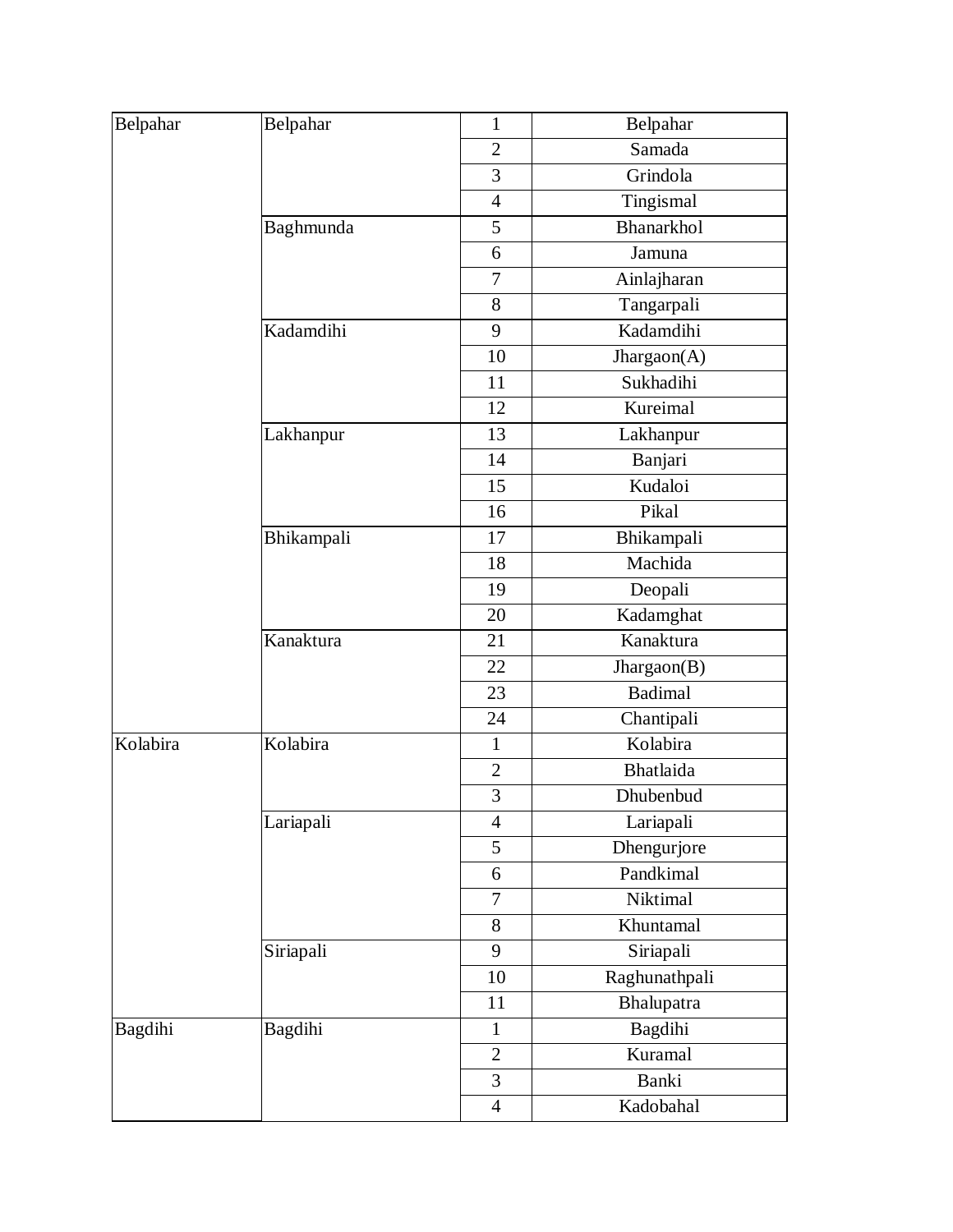|       |             |          | Babuchipidihi |
|-------|-------------|----------|---------------|
|       | Talmunda    | n        | Talmunda      |
|       |             |          | Tapgunja      |
|       |             |          | Pakelpada     |
|       |             |          | Dhuriam       |
| Total | 18 Sections | 64 Beats |               |

### **(2). Sanction Strength, Men in position & Vacancy position of staff of Jharsuguda Forest Division.**

The total sanctioned strength of the staff is 143, out of which there is sanctioned strength of Range Officers 5, Foresters 30, Forest Guards 74, etc. The present position of the vacancies in the organization in different levels is as follows:

| Sl.            | Name of post         | Sanctioned     | Men in           | Vacancy          |
|----------------|----------------------|----------------|------------------|------------------|
| No.            |                      | Cadre strength | Position         |                  |
| 1              | D.F.O.               | 1              |                  | $\boldsymbol{0}$ |
| $\overline{2}$ | A.C.F.               | 3              | $\mathbf{1}$     | $\overline{2}$   |
| 3              | <b>Forest Ranger</b> | 5              | 3                | $\overline{2}$   |
| $\overline{4}$ | Dy. Ranger           | $\overline{4}$ | 3                | 1                |
| 5              | Forester             | 30             | 27               | 3                |
| 6              | <b>Forest Guard</b>  | 74             | 52               | 22               |
| 7              | <b>Head Clerk</b>    | $\mathbf{1}$   | $\overline{0}$   | $\mathbf{1}$     |
| 8              | Jr. Accountant       | $\overline{7}$ | 5                | $\overline{2}$   |
| 9              | Junior Clerk         | 9              | $\overline{4}$   | 5                |
| 10             | Junior Steno         | $\mathbf{1}$   | $\boldsymbol{0}$ | 1                |
| 11             | Driver $(LV)$        | $\overline{2}$ |                  | 1                |
| 12             | Amin                 | 1              | 1                | $\overline{0}$   |
| 13             | Dak Runner           | $\mathbf{1}$   | $\overline{0}$   | 1                |
| 14             | Choukidar            | $\overline{2}$ | $\overline{2}$   | $\overline{0}$   |
| 15             | Peon                 | 1              | 1                | $\overline{0}$   |
| 16             | Sweeper              | $\mathbf{1}$   | 1                | $\overline{0}$   |
|                | <b>GRAND TOTAL</b>   | 143            | 102              | 41               |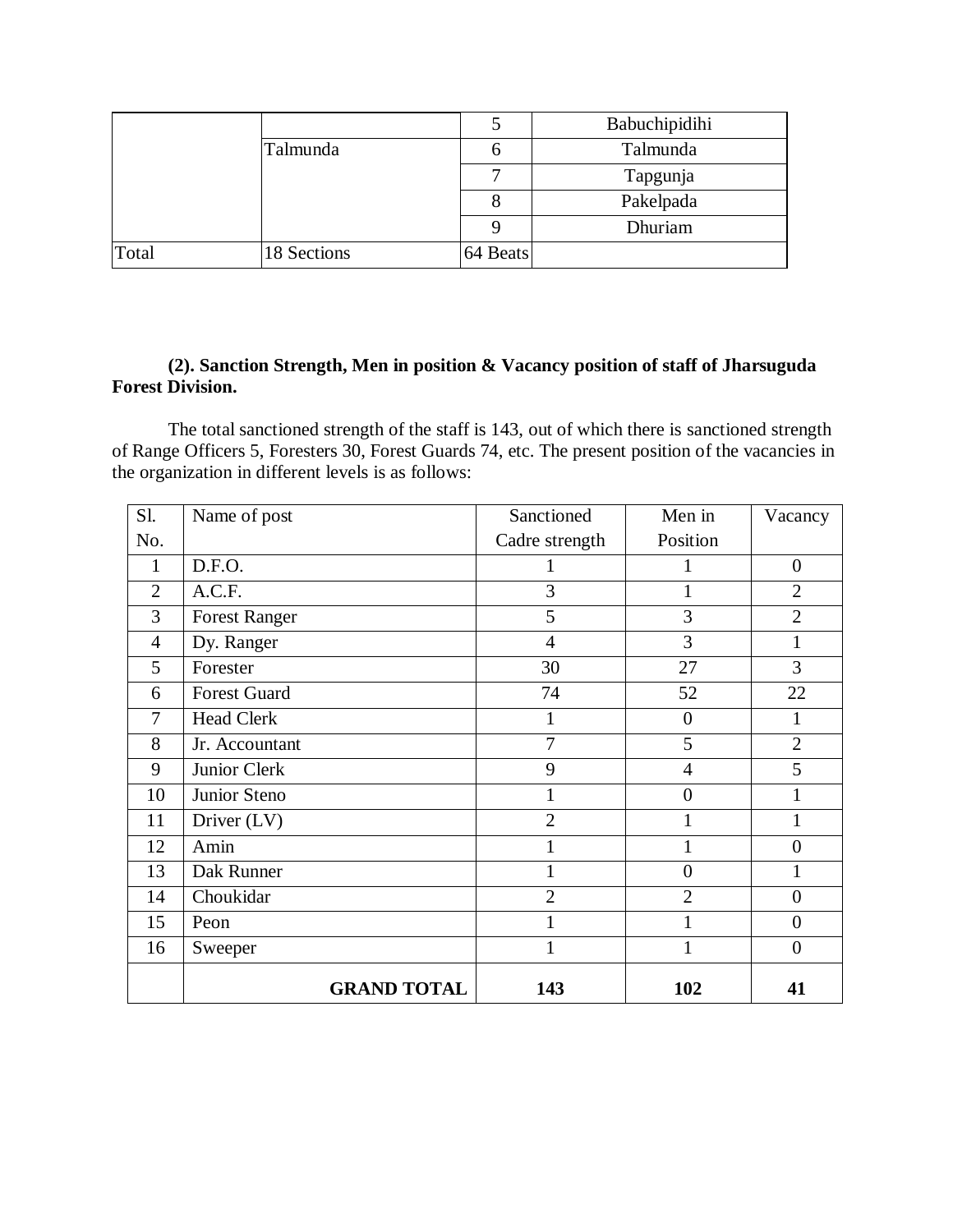| Name of<br>retired<br>employees                                   | Date of<br>retirement                           | Steps taken to settle full pension                                                                                                                                                                                                                                                                                                                                                                                                                                                                                                                                                                                                                                                                                                                                                                                                                                                                |
|-------------------------------------------------------------------|-------------------------------------------------|---------------------------------------------------------------------------------------------------------------------------------------------------------------------------------------------------------------------------------------------------------------------------------------------------------------------------------------------------------------------------------------------------------------------------------------------------------------------------------------------------------------------------------------------------------------------------------------------------------------------------------------------------------------------------------------------------------------------------------------------------------------------------------------------------------------------------------------------------------------------------------------------------|
|                                                                   | 2                                               | 3                                                                                                                                                                                                                                                                                                                                                                                                                                                                                                                                                                                                                                                                                                                                                                                                                                                                                                 |
| Sri Niranjan,<br>Meher, Jr.<br>Acct.                              | 30.09.2008                                      | Judicial Proceeding is pending vide Vigilance Case No.29 dated 19.07.1995 in<br>the Court of Vigilance Judge, Sambalpur.                                                                                                                                                                                                                                                                                                                                                                                                                                                                                                                                                                                                                                                                                                                                                                          |
| Sri Nakul<br>Kisan, Deputy<br>Range                               | 30.12.2018<br>(Died while<br>in service<br>on)  | DP vide Office Order No.534 dated 31.03.2018 of the RCCF, Sambalpur Circle<br>in pending. The DFO, Rairakhol Forest Division has been appointed as EO vide<br>O.O No.47 dated 06.08.2018 of the RCCF, Sambalpur Circle for enquiry. The<br>EO has been requested vide this Office Memo No.2344 dated 10.06.2020 to<br>intimate the present status of DP.                                                                                                                                                                                                                                                                                                                                                                                                                                                                                                                                          |
| Himansu<br>Sekhar<br>Choudhury,<br><b>Forest Ranger</b>           | 25.10.2015<br>Expired on<br>while in<br>Service | A Departmental Proceeding vide Memorandum No.15890/F&E dated<br>28.08.2014 of F&E Deptt. Govt. of Odisha was drawn up on 5 nos of charges<br>including Misappropriation of Govt. money to the tune of Rs.14,91,646/-<br>relating to his tenure of service as Range Officer, in charge of Kolabira Range<br>of this Division. While in service, he expired on 25.10.2015. Subsequently, the<br>aforesaid Departmental Proceeding was closed vide O.O No.2F(Con)<br>77/16/9290/F&E dated 16.05.2016 of the Principal Secretary to Govt., F&E<br>Deptt. Govt. of Odisha. The aforesaid Govt. money is lying outstanding against<br>him, for which the PCCF, Odisha, Bhubaneswar has been requested vide this<br>O.M No.4554 dated 10.11.2020 and Memo No.4062 dated 10.08.2021 to<br>communicate suitable instruction in the matter for preparation and submission<br>of final family pension paper. |
| Mithun Deep,<br><b>Forest Guard</b><br>(Expired On<br>03.01.2010) | 30.09.2009                                      | The Pay fixation statement under ORSP Rules, 2008 along with the Service<br>Book and Leave A/c of Sri Mithun Deep, Forester (Retired) has been received<br>from Chief Accounts Officer, O/o the PCCF, Odisha, Bhubaneswar after<br>approval as per ORSP Rules, 2008 vide O.M No.19563 dated 17.11.2021 from<br>the PCCF, Odisha, Bhubaneswar. The preparation of his Family Pension Papers<br>is under progress and submitted soon to the AG (A&E), Odisha, BBSR.                                                                                                                                                                                                                                                                                                                                                                                                                                 |
| Sri Rama<br>Chandra<br>Behera, Forest<br>Ranger                   | 30.11.2020                                      | Govt. in F&E Department have issued a 2 <sup>nd</sup> show cause notice vide No.FE-<br>FE2-DP-0042- 2017-6637/ F&E dated 21.03.2018 on imposition of major<br>penalty of Dismissal from service which shall ordinarily be a disqualification<br>for future employment in the Departmental Proceeding drawn up against Sri<br>Rama Chandra Behera, Forest Ranger vide Memorandum No.10148 dated<br>16.05.2017 of F&E Deptt. Govt. of Odisha. Final order of the Govt. in the DP<br>is awaited. Further, a criminal case is also pending against him in the court of<br>SDJM, Nilgiri, Balasore vide C.T No.172/2016.<br>The Service Book, Leave account etc has been sent to the DFO, Kenjhor Forest<br>Division for updation and regularization for Pay fixation under ORSP Rules,<br>2017 vide this Office Memo No.6108 dated 22.11.2021.                                                        |
| Sri Ashok<br>Kumar Deb,<br>Forester                               | 31.08.2021                                      | A criminal Proceeding vide Sambalpur Vig.PS Case No.63 dt.12.12.2013 is<br>pending. After finalization of the same his pension papers will be submitted.                                                                                                                                                                                                                                                                                                                                                                                                                                                                                                                                                                                                                                                                                                                                          |

**(3) Present Position on Pending Pension Cases:-**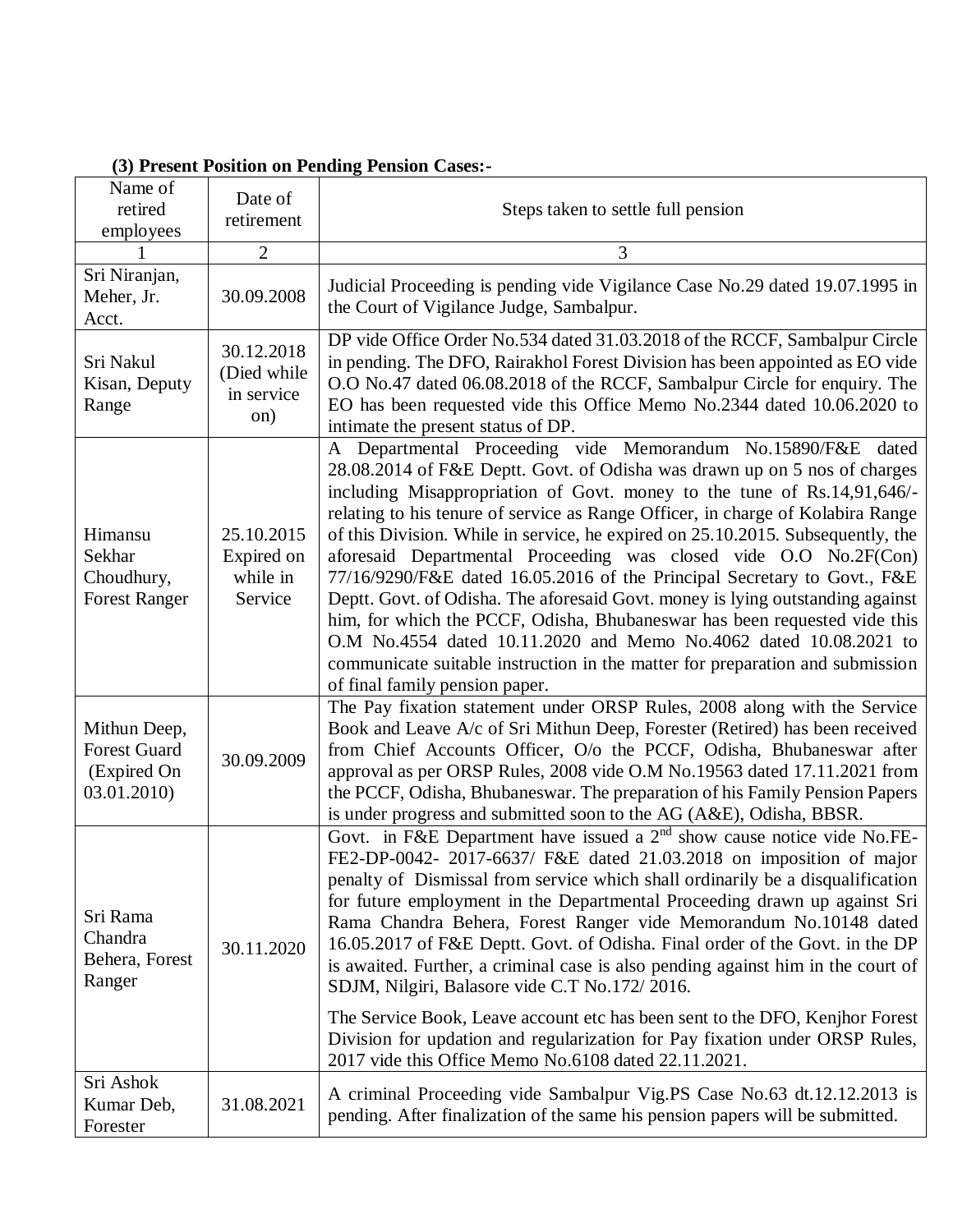| Sri Pradipta  |            | A Departmental Proceeding drawn up vide $O.M$ No.2840/2F dated 05.10.2015  |
|---------------|------------|----------------------------------------------------------------------------|
| Kumar         | 28.02.2022 | of RCCF, Sambalpur Circle is pending. Also a criminal Proceeding vide      |
| Mohanty,      |            | Sambalpur Vig.PS Case No. 84 of 2014 is pending. After finalization of the |
| Deputy Ranger |            | same his pension papers will be submitted.                                 |

### **(4) Present Position on updation of e- Service Book:-**

Updation of e- Service Book all 102 nos of employees of this Division have been done.

## **(5) Present Position on Departmental Proceeding & Suspension Cases:-**

## **(a). Departmental Proceeding.**

| S <sub>1</sub><br>N <sub>0</sub> | Name of<br>staff/Officer<br>proceeded against | Rank             | 00 No. &<br>Date      | Enquire report<br>submitted or not | Remarks                             |
|----------------------------------|-----------------------------------------------|------------------|-----------------------|------------------------------------|-------------------------------------|
| $\mathbf{1}$                     | $\overline{2}$                                | 3                | $\overline{4}$        | 5                                  | 6                                   |
| 1                                | Prasanta Ku. Bag                              | Forester         | 202 dt.<br>14.10.2015 | Submitted                          | Final order to be<br>passed         |
| $\overline{2}$                   | Prasanta Ku. Bag                              | Forester         | 53 dt.31.03.2017      | Submitted                          | Final order to be<br>passed         |
| 3                                | Sri Sunil Ku. Bhoi                            | Forester         | 181,<br>dt.27.10.2017 | Submitted                          | Final order to be<br>passed         |
| $\overline{4}$                   | Nakul Kisan<br>(Expired)                      | Deputy<br>Ranger | 535 dt.31.03.2018     | Not submitted                      | <b>Enquiry Report is</b><br>awaited |
| 5                                | Sri Sunil Ku. Bhoi                            | Forester         | 80, dt.31.05.2018     | Submitted                          | Final order to be<br>passed         |
| 6                                | Sri Sunil Kumar<br>Bhoi                       | Forester         | 98 dt.27.06.2018      | Submitted                          | Final order to be<br>passed         |
| $\overline{7}$                   | Sri Amir Patel                                | Forester         | 11 dt.09.01.2020      | Submitted                          | Final order to be<br>passed         |
| 8                                | Sri Giris Kumar<br>Dora                       | Forester         | 12 dt.09.01.2020      | Submitted                          | Final order to be<br>passed         |
| 9                                | Sri Murari Prasad<br>Sahu                     | Forest<br>Guard  | 10 dt.09.01.2020      | Submitted                          | Final order to be<br>passed         |
| 10                               | Sri Pradip Besan                              | Forester         | 191 dt.07.07.2020     | Submitted                          | Final order to be<br>passed         |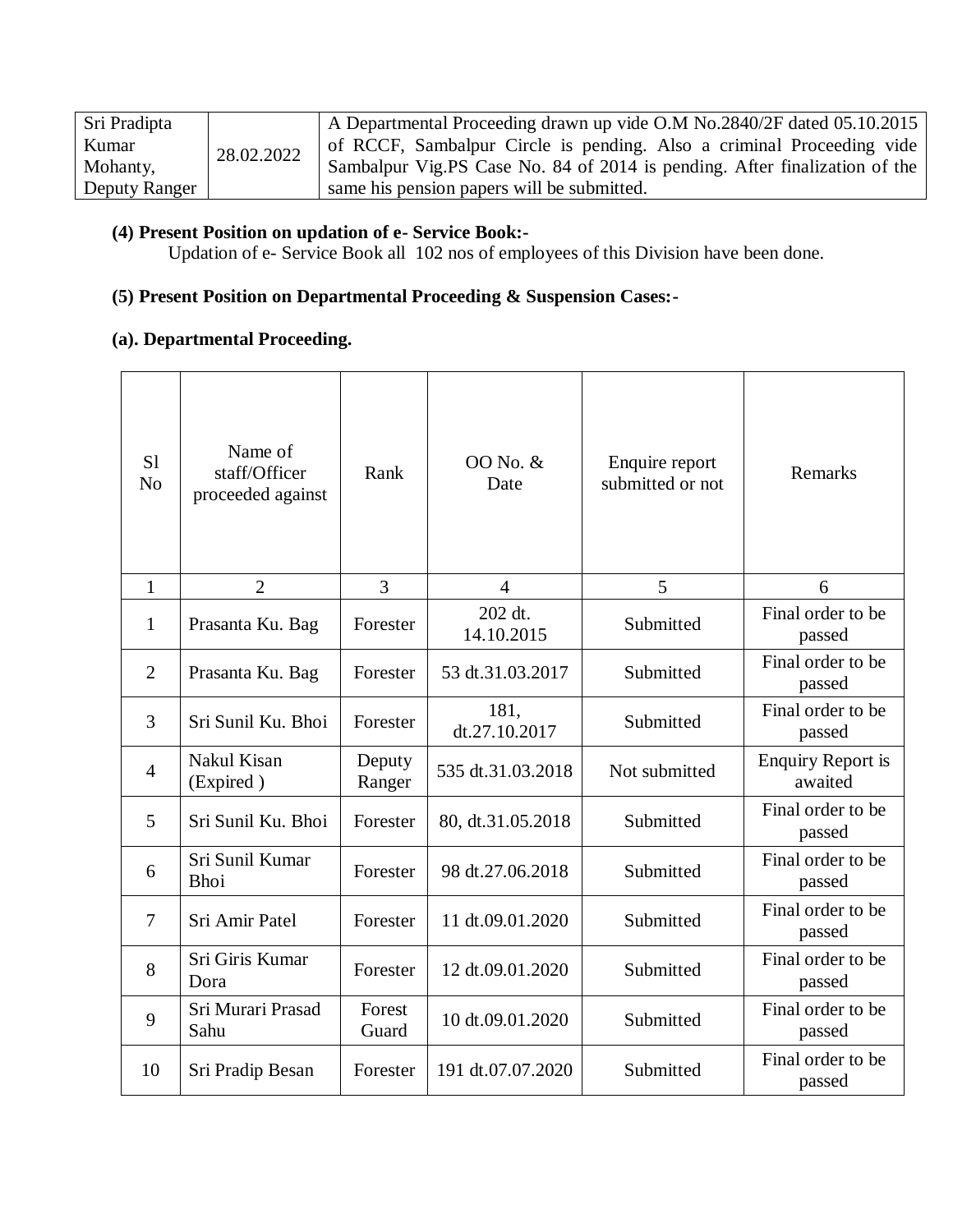| 11 | Sri Dubraj Ganju          | Forest<br>Guard | 275 dt. 31.10.2021 | After receipt of<br>Written Statement of<br>Defense, the E.O.<br>will be appointed.  |  |
|----|---------------------------|-----------------|--------------------|--------------------------------------------------------------------------------------|--|
| 12 | Sri Bharat Ku.<br>Pradhan | Forest<br>Guard | 276 dt. 31.10.2021 | After receipt of<br>Written Statement of<br>Defense, the E.O.<br>will be appointed.  |  |
| 13 | Sri Pradip Ku.<br>Pradhan | Forest<br>Guard | 278 dt. 05.11.2021 | Written Statement of<br>Defense has been<br>received. The E.O.<br>will be appointed. |  |

### **(b.) Present position on Suspension Cases:- NIL**

### **(6) Forest Area:**

There are 10 Reserved Forest blocks, 20 Proposed Reserved Forest blocks, 7 Nos Protected Forest and 9 Demarcated Protected Forests in the Division. The total area of RF, PRF, DPF & PF put together is 17939.2251 ha. Further, there are 131 nos VF, 339 nos Revenue Forests & 5 nos Un-Classed Forests. The total area come together to 2787 7.097 ha which are in the book of Revenue Department. In Jharsuguda district, nearly 64 percent of the forest area is under the control of the Revenue Department and only 36 percent is under the administrative jurisdiction of the Forest Department. The following table reflects the forest area in the division.

|                             | <b>DETAILS OF THE FOREST AREA OF THE DISTRICT</b> |               |             |  |  |  |  |
|-----------------------------|---------------------------------------------------|---------------|-------------|--|--|--|--|
| Sl.                         | Type of Forest                                    | Total Area in | Area in Sq. |  |  |  |  |
| No.                         |                                                   | Ha.           | Km.         |  |  |  |  |
|                             | Reserved Forests (10 nos of RFs)                  | 3548.430      | 35.4843     |  |  |  |  |
| $\mathcal{D}_{\mathcal{L}}$ | Proposed Reserved Forest (notification U/S-4      | 9644.268      | 96.4427     |  |  |  |  |
|                             | of Orissa Forest Act, 1972) (20) nos of PRFs)     |               |             |  |  |  |  |
| $\mathcal{R}$               | Protected Forests (7 No)                          | 232.9971      | 2.329971    |  |  |  |  |
| 4                           | Demarcated Protected Forest (9 nos of DPF)        | 4513.53       | 45.1353     |  |  |  |  |
| $\overline{\phantom{0}}$    | <b>Un-classed Forest</b>                          | 4.95          | 0.0495      |  |  |  |  |
| 6                           | Village Forest (131 nos.)                         | 1537.276      | 15.3726     |  |  |  |  |
| 7                           | Other Forest under Revenue Department             | 25837.097     | 258.37079   |  |  |  |  |
|                             | Total                                             | 45318.5481    | 453.185161  |  |  |  |  |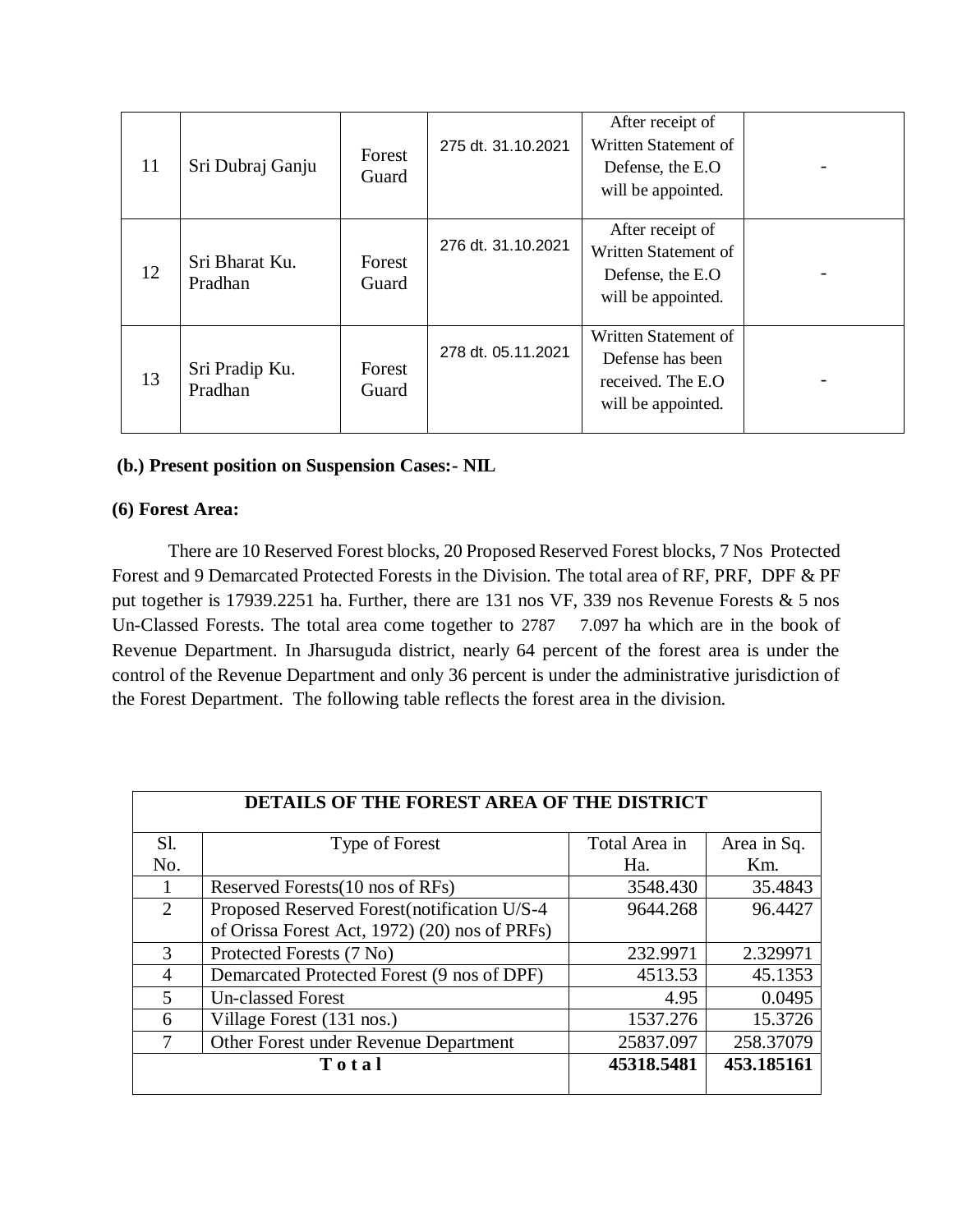| S1.                     | Name of             |          | Forest Area as per record(in ha) |            |          |           |           |         |            |
|-------------------------|---------------------|----------|----------------------------------|------------|----------|-----------|-----------|---------|------------|
| N <sub>o</sub>          | Range               |          |                                  |            |          |           |           |         |            |
|                         |                     | RF       | <b>PRF</b>                       | <b>DPF</b> | PF       | <b>VF</b> | Rev.      | $Un-$   | Total      |
|                         |                     |          |                                  |            |          |           | Forest    | classed |            |
|                         |                     |          |                                  |            |          |           | (UDPF)    | Forest  |            |
|                         | <b>Bagdihi</b>      | 927.830  | 2718.597                         | 74.008     | 0.000    | 340.070   | 4411.57   | 0.24    | 8472.315   |
| 2                       | Kolabira            | 53.420   | 2244.236                         | 1485.422   | 0.000    | 415.030   | 6656.60   | 0.95    | 10855.658  |
| 3                       | <b>Jharsuguda</b>   | 379.600  | 0.000                            | 889.000    | 0.000    | 245.680   | 6767.868  | 0.40    | 8282.548   |
| $\overline{\mathbf{4}}$ | <b>Brajrajnagar</b> | 801.350  | 1979.723                         | 51.730     | 57.3744  | 150.690   | 2738.247  | 0.15    | 5779.2644  |
| 5                       | <b>Belpahar</b>     | 1386.230 | 2701.712                         | 2013.37    | 175.6227 | 385.806   | 5262.812  | 3.21    | 11928.7627 |
|                         | <b>TOTAL</b>        | 3548.430 | 9644.268                         | 4513.53    | 232.9971 | 1537.276  | 25837.097 | 4.95    | 45318.5481 |
|                         |                     |          |                                  |            |          |           |           |         |            |

The detailed information regarding the Range-wise distribution of forest area in 5 Ranges of this Division are as follows:

#### (7) **Forest Roads.**

There are five forest roads in the Division and the total length is 23 kms, the details of which are given in the **Table.**

| FOREST ROAD DETAILS OF THE DIVISION |                         |        |  |  |
|-------------------------------------|-------------------------|--------|--|--|
| Range                               | Distance in Kms         |        |  |  |
|                                     | Bhawnrkhol-Dheknapani   |        |  |  |
| Belpahar                            | Kutrapali-Koilighogar   |        |  |  |
|                                     | Betjharan-Himgiri       |        |  |  |
| Brajarajnagar                       | Amdhara-Badjob          |        |  |  |
| Bagdihi                             | Parimunda-Khajurikhaman |        |  |  |
| <b>Total</b>                        |                         | 23 Kms |  |  |

#### **(8) Forestry Activities:**

The forestry operations being done in the Division are broadly Block & ANR plantations, ANR works, SSO in bamboo coupe areas, building and road construction/repair, boundary maintenance, activities funded by the Forest Development Agency, CAMPA APOs (both general and wildlife including site-specific wildlife conservation plan), Development of Eco Park, Protection of critically endangered areas, raising & distribution of seedlings, activities under MGNREGS etc.

#### *(a) Plantations:*

Scheme wise Physical Achievement under all Afforestation Scheme during 2021-22 in this Division is as follows**:**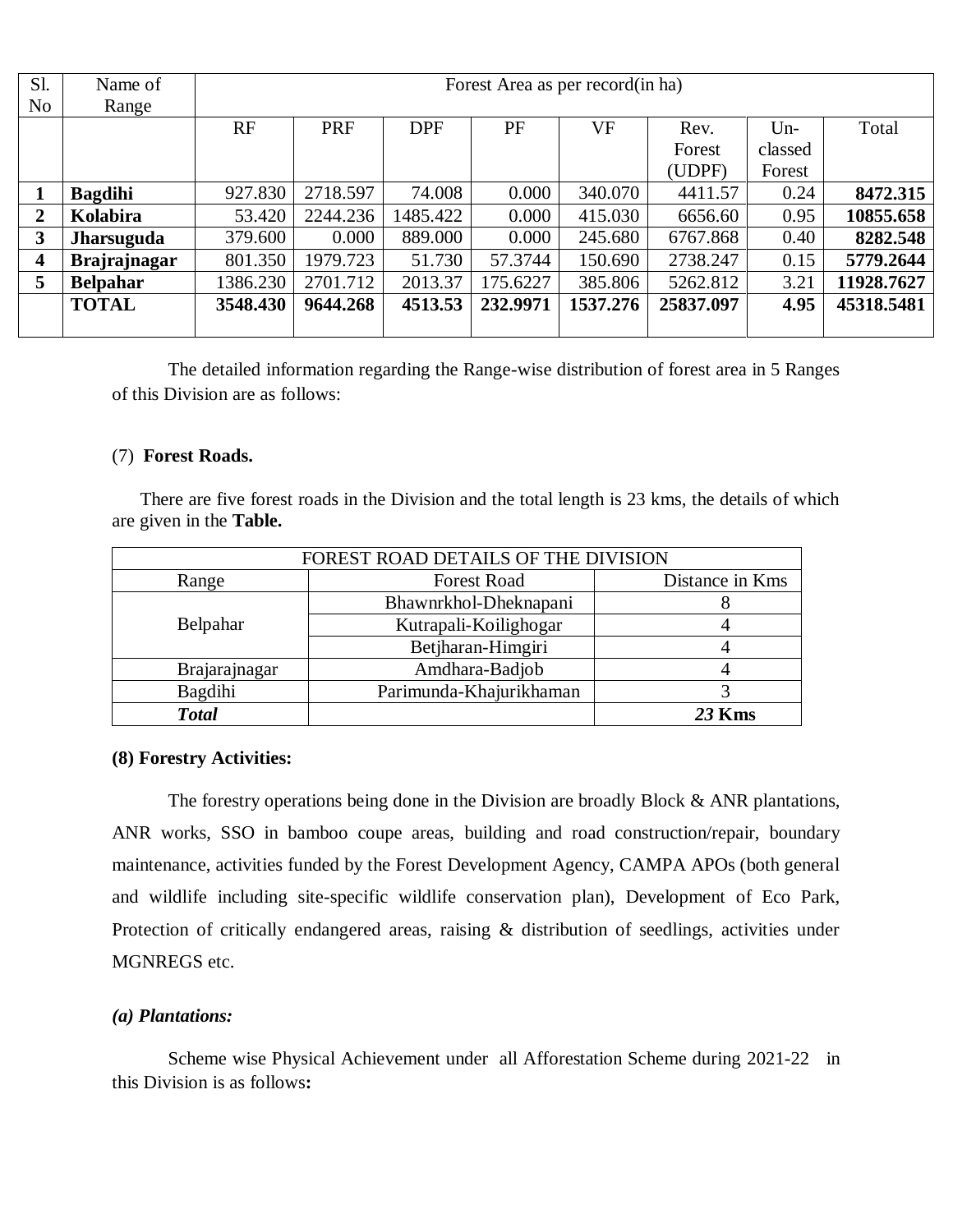| SI.<br>No.     | Name of the Range   | Name of the Scheme             | <b>Name of Site</b>                                             | <b>Target</b><br><b>Fixed</b> | <b>Target</b><br><b>Achieved</b> | No. of Seedling  |
|----------------|---------------------|--------------------------------|-----------------------------------------------------------------|-------------------------------|----------------------------------|------------------|
| $\mathbf{1}$   |                     | <b>CAMPA MIYAWAKI</b>          | Malimunda                                                       | 2 <sub>ha</sub>               | 2 <sub>ha</sub>                  | 19360            |
|                |                     |                                | $SH$ 10 to                                                      | 3 RKM                         | 3 RKM                            | 825              |
| $\overline{2}$ |                     | <b>MGNREGS</b> Avenue          | Singhabaga                                                      |                               |                                  |                  |
| 3              |                     |                                | Talmal to Santara                                               | 2 RKM                         | 2 RKM                            | 550              |
| $\overline{4}$ |                     |                                | Marakuta VF                                                     | 5000                          | 5000                             | 5000             |
| 5              |                     |                                | Kukurjangha P-1                                                 | 400                           | 400                              | 400              |
| 6              |                     |                                | Kukurjangha P-2                                                 | 1100                          | 1100                             | 1100             |
| $\overline{7}$ |                     |                                | Kukurjangha P-3                                                 | 2500                          | 2500                             | 2500             |
| 8              |                     | CS UTP                         | Debadihi VF                                                     | 2000                          | 2000                             | 2000             |
| 9              |                     |                                | <b>Talmal VF</b>                                                | 3000                          | 3000                             | 3000             |
| 10             |                     |                                | Township Area                                                   | 500                           | 500                              | 500              |
| 11             | Jharsuguda<br>Range |                                | Dalki                                                           | 3500                          | 3500                             | 3500             |
| 12             |                     |                                | Beherapali                                                      | 2000                          | 2000                             | 2000             |
| 13             |                     |                                | Purna VF                                                        | 2500                          | 2500                             | 2500             |
| 14             |                     | <b>CSR</b>                     | Talpatia                                                        | $\overline{5}$                | $\overline{5}$                   | 8000             |
|                |                     | Development of Bird<br>Habitat | Singhabaga                                                      | 650                           | 650                              | 650              |
| 15             |                     | Road side Plantation           | <b>MCC</b> Jharianar                                            | $\overline{500}$              | 500                              | $\overline{500}$ |
| 16             |                     |                                | Dist Stadium                                                    | 1500                          | 1500                             | 1000             |
| 17             |                     |                                | Road                                                            |                               |                                  |                  |
| 18             |                     |                                | <b>Beheramal Kisan</b><br>Chhowk to<br>Prasanna Panda<br>Chhowk | 3000                          | 3000                             | 3000             |
|                |                     |                                | <b>Total</b>                                                    |                               |                                  | 56385            |
| 19             |                     | <b>CAMPA ANR</b>               | Kushraloi RF "B"                                                | 50 ha                         | $\overline{50}$ ha               | 11000            |
| 20             |                     |                                | Sahajbahal VF                                                   | 25 <sub>ha</sub>              | $25$ ha                          | 5500             |
| 21             |                     | NAP(ANR)                       | <b>Badjob VF</b>                                                | 25 <sub>ha</sub>              | 25 <sub>ha</sub>                 | 5500             |
| 22             |                     | NAP(AR)                        | Sahajbahal VF                                                   | 2.5 <sub>ha</sub>             | 2.5 <sub>ha</sub>                | 3025             |
| 23             |                     |                                | Kechhobahal VF                                                  | 30 ha                         | 30 ha                            | 6600             |
| 24             |                     | <b>MGNREGS ANR</b>             | Jagdalpur VF                                                    | 15 <sub>ha</sub>              | 15 <sub>ha</sub>                 | 3000             |
| 25             |                     |                                | <b>Badjob VF</b>                                                | 50 ha                         | 50 ha                            | 11000            |
| 26             | Brajrajnagar        |                                | Piplikani VF                                                    | 5 ha                          | 5 ha                             | 8800             |
| 27             | Range               | <b>MGNREGS AR</b>              | Loisingh VF                                                     | 5 ha                          | 5 ha                             | 8800             |
| 28             |                     | <b>CA/PCA AR</b>               | Rajpur/Loising VF                                               | 4.383 ha                      | 1 ha                             | 1600             |
| 29             |                     | <b>CA/PCA ANR</b>              | Rajpur                                                          | 29.2175 ha                    | $25$ ha                          | 5000             |
| 30             |                     |                                | <b>Bundia VF</b>                                                | 5000                          | 5000                             | 5000             |
| 31             |                     | Corporate Sector               | Loisingh VF                                                     | 5000                          | 5000                             | 5000             |
| 32             |                     | (UTP)                          | Adibasi Colony                                                  | 5000                          | 5000                             | 5000             |
| 33             |                     | CS (MCL)                       | SOCP back field<br>dump area                                    | 6250                          | 6250                             | 6250             |

# **Plantation Activities taken up during 2021-22**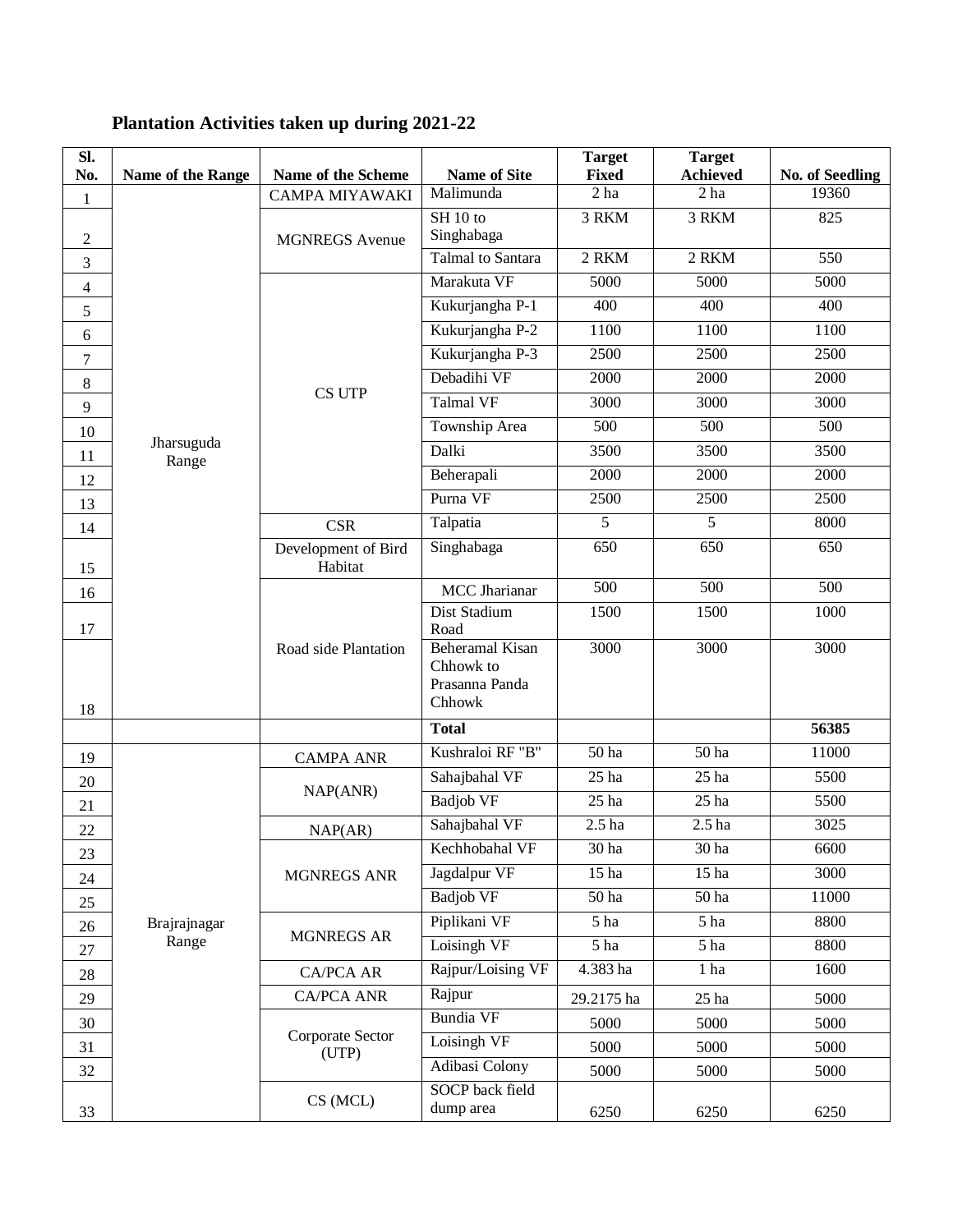|    |                | <b>CAMPA Habitat</b>  | Bhoimunda VF                  |                           |                           |       |
|----|----------------|-----------------------|-------------------------------|---------------------------|---------------------------|-------|
| 34 |                | Improvement           |                               | 5 ha                      | 8000                      | 8000  |
|    |                |                       | <b>Total</b>                  |                           |                           | 79825 |
| 35 |                | <b>CAMPA ANR</b>      | Jhargaon a DPF                | 50 ha                     | 50 ha                     | 11000 |
| 36 |                |                       | Betjharan PRF                 | 50 <sub>ha</sub>          | 50 <sub>ha</sub>          | 11000 |
| 37 |                | <b>CA/PCA ANR</b>     | Kudaloi VF                    | 29.2175                   | 29.2175                   | 6428  |
| 38 |                | <b>CSR Block</b>      | Kudabaga VF                   | 5 ha                      | 5 ha                      | 8800  |
| 39 |                |                       | <b>Kureimal VF</b>            | 10 <sub>ha</sub>          | 10 <sub>ha</sub>          | 17600 |
| 40 |                |                       | Ghunghutpali VF               | 5 ha                      | 5 ha                      | 8800  |
| 41 |                | <b>MGNREGS-Avenue</b> | Kanaktura to<br>Satkhand      | 5 RKM                     | 5 RKM                     | 2750  |
| 42 | Belpahar Range |                       | Jharapara to<br>Betijharan    | 5 RKM                     | 5 RKM                     | 2750  |
| 43 |                |                       | Piplimal VF                   | 2000                      | 2000                      | 2000  |
| 44 |                |                       | Piplimal VF                   | 3000                      | 3000                      | 3000  |
| 45 |                | Corporate Sector      | Lakhanpur VF                  | 3000                      | 3000                      | 3000  |
| 46 |                | (UTP)                 | Sunari RF                     | 4500                      | 4500                      | 4500  |
| 47 |                |                       | Rengali PS                    | 1600                      | 1600                      | 1600  |
| 48 |                | CS(MCL)               | Lakhanpur OCP                 | 4000                      | 4000                      | 4000  |
| 49 |                |                       | Lakhanpur OCP                 | 1000                      | 1000                      | 1000  |
|    |                |                       | <b>Total</b>                  |                           |                           | 83228 |
| 50 |                | <b>NAP AR</b>         | KulihamalVF                   | $\overline{5 \text{ ha}}$ | 5 ha                      | 6050  |
| 51 |                | <b>CSR</b>            | Kulihamal VF                  | 5 ha                      | $\overline{5 \text{ ha}}$ | 8800  |
| 52 |                | <b>OBDP</b>           | Lariapali DPF                 | 20 <sub>ha</sub>          | 20 <sub>ha</sub>          | 8800  |
| 53 |                | MGNREGA-ANR           | Mahulmundaa<br>PRF            | 30 ha                     | 30 ha                     | 6600  |
| 54 |                |                       | Kusumdihi                     | 10 <sub>ha</sub>          | 10 <sub>ha</sub>          | 2200  |
| 55 |                | <b>CAMPA AR</b>       | J.Pandkimal VF                | 5 ha                      | $\overline{5 \text{ ha}}$ | 8800  |
| 56 |                | <b>CAMPA ANR</b>      | Lambdunguri PRF               | 50 ha                     | 50 <sub>ha</sub>          | 11000 |
| 57 |                | <b>CAPCA ANR</b>      | Lambdunguri PRF               | 24.162 ha                 | 24.162                    | 10632 |
| 58 |                |                       | Ludung/Niktimal               | 4.2375 ha                 | 4.2375                    | 1865  |
| 59 | Kolabira       |                       | Mahikani to<br>Jhirlapali     | 5 RKM                     | 5 RKM                     | 1375  |
| 60 | Range          |                       | Mahulmunda to<br>Dengabar     | 5 RKM                     | 5 RKM                     | 1375  |
| 61 |                | <b>MGNREGS-Avenue</b> | Jhirlapali to<br>Rangiatikra  | 5 RKM                     | 5 RKM                     | 2750  |
|    |                |                       | Siriapali to                  |                           | 5 RKM                     | 1375  |
| 62 |                |                       | Gudigaon                      | 5 RKM                     |                           |       |
| 63 |                |                       | J Pandkimal to<br>Rangiatikra | <b>10 RKM</b>             | 5RKM                      | 1375  |
| 64 |                |                       | Mahulmunda VF<br>(NTFP)       | 5 ha                      | $\overline{5 \text{ ha}}$ | 2200  |
| 65 |                | <b>OFSDP AR</b>       | Mahulmunda(FF)                | 10 <sub>ha</sub>          | 10 <sub>ha</sub>          | 2750  |
|    |                |                       | Chandinimal (VF)              | 15 <sub>ha</sub>          | 15 <sub>ha</sub>          | 6600  |
| 66 |                |                       | <b>NTFP</b>                   |                           |                           |       |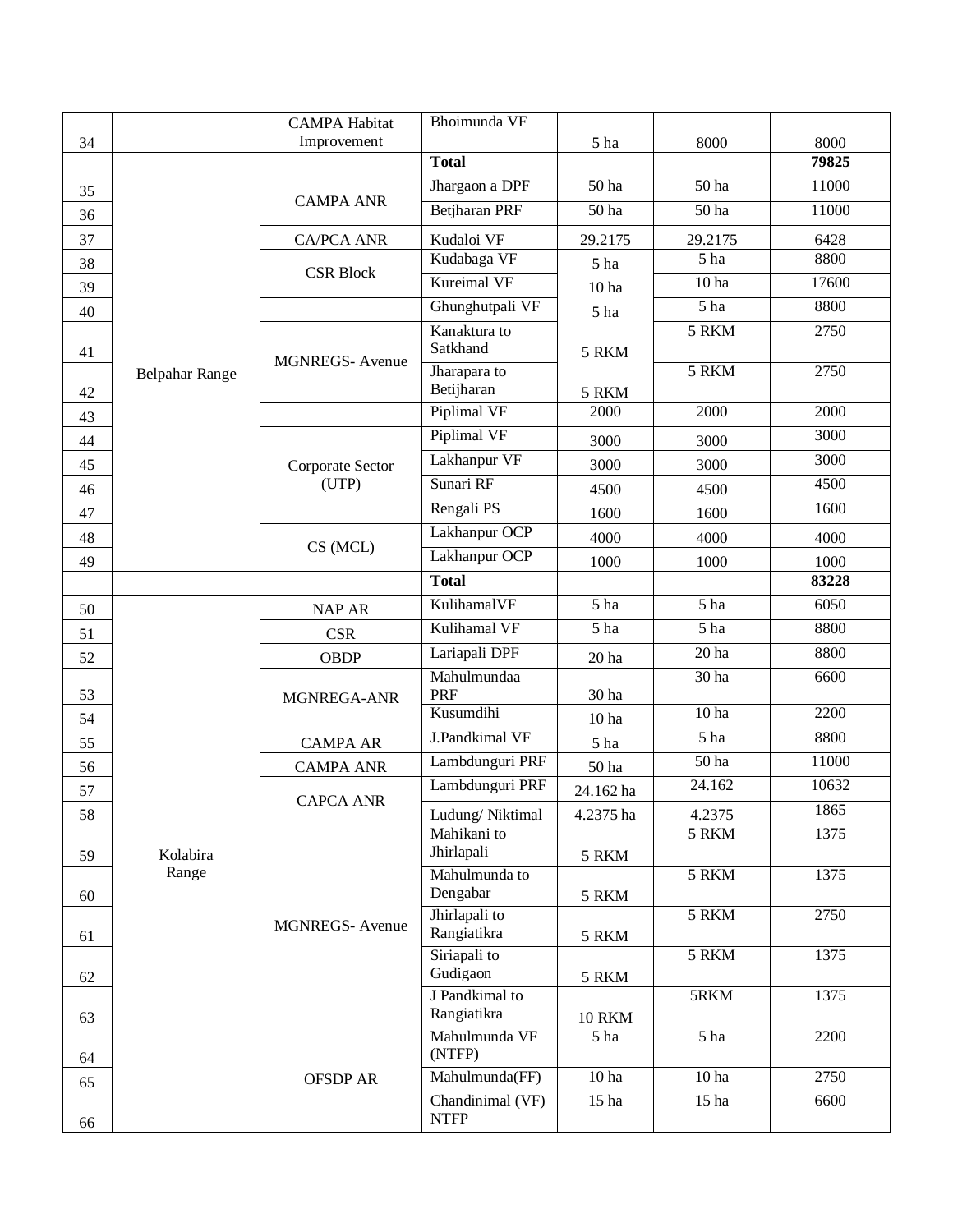| 67 |                  |                       | Chandinimal (FF)                     | 20 <sub>ha</sub>          | 20 <sub>ha</sub>          | 55000  |
|----|------------------|-----------------------|--------------------------------------|---------------------------|---------------------------|--------|
| 68 |                  | <b>OFSDP ANR</b>      | Mahulmunda VF<br>(NTFP)              | 40 ha                     | 40 <sub>ha</sub>          | 8800   |
| 69 |                  |                       | Chandinimal VF                       | 20 <sub>ha</sub>          | 20 <sub>ha</sub>          | 4400   |
|    |                  |                       | <b>Total</b>                         |                           |                           | 152747 |
| 70 |                  | <b>CAMPA ANR</b>      | Dhwajamura PRF                       | 50 ha                     | $\overline{50}$ ha        | 11000  |
| 71 |                  | <b>NAP AR</b>         | <b>Tileimal VF</b>                   | 7.5 ha                    | 7.5 <sub>ha</sub>         | 8800   |
| 72 |                  | OBDP(CAMPA)           | Chirguni PRF                         | 20 <sub>ha</sub>          | 20 <sub>ha</sub>          | 8800   |
| 73 |                  | <b>CA/PCA ANR</b>     | Barpan VF                            | 4.2375                    | 1.59                      | 636    |
| 74 |                  |                       | Jhariabahal to<br>Khajurkhaman       | 8 RKM                     | 8 RKM                     | 2200   |
| 75 |                  | <b>MGNREGS-Avenue</b> | Pakelpada Chowk<br>to Nandamunda     | 8 RKM                     | 8 RKM                     | 2200   |
| 76 |                  |                       | Jhariabahal to<br>Tentelmal          | 4 RKM                     | 4 RKM                     | 1100   |
| 77 | Bagdihi<br>Range |                       | Telidihi Fatak to<br>Handatopa Chowk | 5 RKM                     | 5 RKM                     | 1375   |
| 78 |                  |                       | Jhatapada (NTFP)                     | $\overline{5 \text{ ha}}$ | $\overline{5 \text{ ha}}$ | 2200   |
| 79 |                  |                       | Jhatapada (FF)                       | 10 <sub>ha</sub>          | 10 <sub>ha</sub>          | 27500  |
| 80 |                  | <b>OFSDP-II AR</b>    | Khajuriapada<br><b>NTFP</b>          | 5 ha                      | 5 ha                      | 2200   |
| 81 |                  |                       | Tentelamal(NTFP)                     | 5 ha                      | $\overline{5 \text{ ha}}$ | 2200   |
| 82 |                  |                       | Khajuriapada(FF)                     | 10 <sub>ha</sub>          | 10 <sub>ha</sub>          | 27500  |
| 83 |                  |                       | Jhatapada                            | 40 ha                     | 40 ha                     | 8800   |
| 84 |                  | <b>OFSDP-II ANR</b>   | Khajuriapada                         | 20 <sub>ha</sub>          | 20 <sub>ha</sub>          | 4400   |
| 85 |                  |                       | Tentelamal                           | 20 <sub>ha</sub>          | 20 <sub>ha</sub>          | 4400   |
|    |                  |                       | <b>Total</b>                         |                           |                           | 119986 |

### **(b) Plantation Target under different scheme during 2022-23: -**

| SI<br>No.      | Name of<br><b>Scheme</b> | $\mathbf{\sigma}$<br>AR in<br>Ha | <b>ANR</b> in<br>Ha. (200<br>Plants/ha) | ANR in<br>Ha. (400<br>Plants/ha | ANR in<br>Ha.(800<br>Plants/Ha.) | <b>Avenue</b><br>in<br><b>RKM</b> | <b>UTP</b><br>in<br>Nos. | <b>Total</b><br><b>Seedlings</b><br>to be<br><b>Planted</b><br>in Nos. | <b>Total</b><br><b>Seedlings</b><br>to be<br><b>Distributed</b><br>in Nos. |
|----------------|--------------------------|----------------------------------|-----------------------------------------|---------------------------------|----------------------------------|-----------------------------------|--------------------------|------------------------------------------------------------------------|----------------------------------------------------------------------------|
|                | Green                    |                                  |                                         |                                 |                                  |                                   | 10000                    | 10000                                                                  | 100000                                                                     |
|                | Mahanadi                 |                                  |                                         |                                 |                                  |                                   |                          |                                                                        |                                                                            |
|                | Mission                  |                                  |                                         |                                 |                                  |                                   |                          |                                                                        |                                                                            |
| $\overline{2}$ | CA/PCA                   | 278.48                           | 100                                     |                                 | 6                                |                                   |                          | 303280                                                                 |                                                                            |
| 3              | <b>CAMPA</b>             | 5.                               | 350                                     |                                 |                                  |                                   |                          | 78000                                                                  | 300000                                                                     |
| $\overline{4}$ | OMC (CSR)                | 30                               |                                         |                                 |                                  |                                   |                          | 48000                                                                  |                                                                            |
| 5              | OFSDP-II                 | 20                               | 40                                      | 40                              |                                  |                                   |                          | 50300                                                                  |                                                                            |
| 6              | <b>MGNREGS</b>           | 100                              | 100                                     |                                 |                                  | 70                                |                          | 197500                                                                 | 550000                                                                     |
| $\overline{7}$ | <b>OMBADC</b>            |                                  |                                         |                                 |                                  |                                   |                          |                                                                        | 700000                                                                     |
|                | <b>Total</b>             | 433.48                           | 590                                     | 40                              | 6                                | 70                                | 1000                     | 687080                                                                 | 1650000                                                                    |

**(9) Forest Fire & Nursery :-**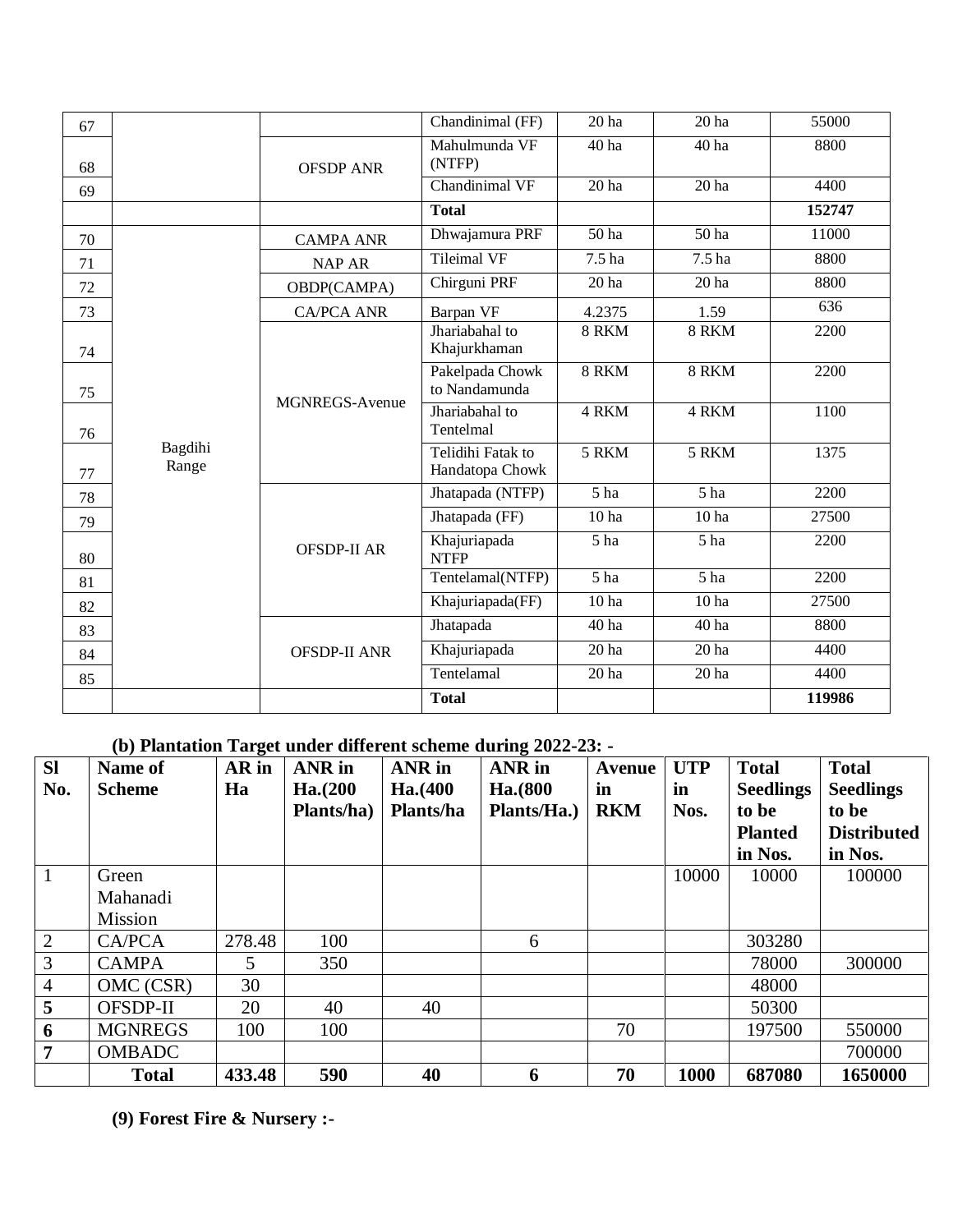#### **(10) Development of Eco Park:**

Initially, Collector, Jharsuguda has allotted 16.49 acres of land for development of Jharsuguda Eco-Park under funding from Odisha Environment Management Fund (OEMF). In 2nd phase, more 16.00 acres has been allotted for expansion of Eco-Park. Total 32.49 acre land has been allotted. In 1<sup>st</sup> Phase, allotment of Rs.2,56,00,00/- has been released in Phased manner (i.e. On 07.12.2013= Rs.55,00,000 + Rs.1,00,00,000/-(17.12.2014) + Rs.1,01,00,000/-(05.12.2015) = Rs.2,56,00,00/- ). In 2nd Phase, Rs.1,06,00,000/- has been released on 20.12.2016. The total allotment come together to Rs.3,62,00,000/- has been released.

#### **(11) Vana Samkshyarana Samitee.**

There are 138 active VSSs operating in the Division who have been assigned an area of

#### **15433.15** Ha.

#### **1) Forest Diversion Proposal:**

The following table shows the position of forest land diverted/applied for version in the division.

| S1             | Name of Project                            | Year of    | Forest land   | Remarks |
|----------------|--------------------------------------------|------------|---------------|---------|
| N <sub>o</sub> |                                            | diversion  | diverted (ha) |         |
|                |                                            | (Stage-II) |               |         |
| $\mathbf{1}$   | $\overline{2}$                             | 3          | 4             | 5       |
| 01             | Ib Thermal Power Station Banharpali        | 1989       | 258.30        |         |
| 02             | Lakhanpur OCP                              | 1990       | 233.43        |         |
| 03             | Effluent Treatment Plant at Brajarajnagar  | 1996       | 3.0           |         |
| 04             | Lilari OCP                                 | 1998       | 162.2         |         |
| 05             | Aurobinda Integral Edn. & Research Centre, | 1999       | 0.99          |         |
|                | Brajarajnagar                              |            |               |         |
| 06             | 132 KV DC Line from Budhipadar to          | 2000       | 11.012        |         |
|                | Jarabaga by OPTCL                          |            |               |         |
| 07             | 220 KV DC Line from Ib Thermal to          | 2000       | 16.198        |         |
|                | Budhipadar by OPTCL                        |            |               |         |
| 08             | 220 KV SC Line from Budhipadar to Korba    | 2000       | 42.823        |         |
|                | by PGCIL                                   |            |               |         |
| 09             | <b>Belpahar OCP</b>                        | 2000       | 103.52        |         |
| 10             | 132/33 KV DC Line from Budhipadar to       | 2001       | 3.996         |         |
|                | proposed SS by OPTCL                       |            |               |         |
| 11             | 220 KV DC Line from Budhipadar to          | 2001       | 40.79         |         |
|                | Bolangir by OPTCL                          |            |               |         |
| 12             | 220 KV DC Line from Budhipadar to          | 2001       | 0.893         |         |
|                | Basundhara by OPTCL                        |            |               |         |
| 13             | Samaleswari OCP by MCL                     | 2001       | 167.232       |         |
| 14             | 400 KV DC Line from Rourkela to Raipur     | 2002       | 52.858        |         |
|                | by PGCIL                                   |            |               |         |

### **(I) Stage-II Approved Projects.**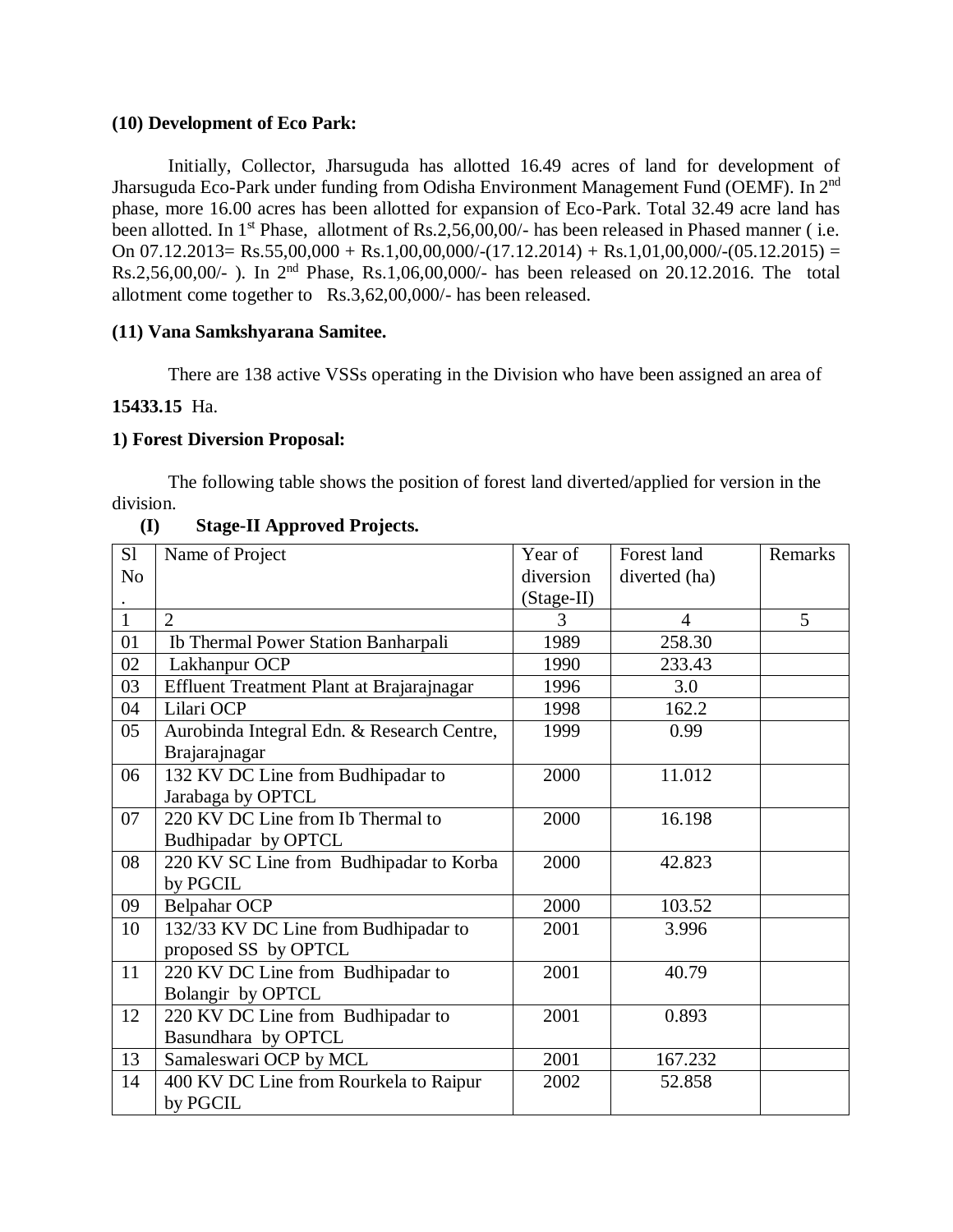| 15 | Transmission line from Ib Thermal to            | 2003 | 1.401             |  |
|----|-------------------------------------------------|------|-------------------|--|
|    | Merhamunduli by OPTCL                           |      |                   |  |
| 16 | Lilari OCP (Expansion)                          | 2006 | 12.70             |  |
| 17 | Samaleswari OCP(Extn)                           | 2009 | 145.82            |  |
| 18 | Lakhanpur OCP(Expansion) (Re-Diversion)         | 2012 | 84.239            |  |
| 19 | Pipe line by Indian Oil Corporation from        | 2013 | 2.9753 (70.4221   |  |
|    | Paradeep to Ranchi.                             |      | other dist)       |  |
| 20 | Construction<br>of $2x765$<br>circuit<br>single | 2014 | 7.692             |  |
|    | Transmission line from Angul Pooling Station    |      | (371.884 ha       |  |
|    | to Jharsuguda pooling station by PGCIL.         |      | other dist.)      |  |
| 21 | Railway track from Balijuri to                  | 2014 | 6.93              |  |
|    | Chichinda by SE Railway.                        |      |                   |  |
| 22 | <b>Belpahar OCP Expansion</b>                   | 2014 | 19.70             |  |
| 23 | Railway siding of Merry-Go-Round (MGR)          | 2015 | 45.071            |  |
|    | System) by M/S OPGC Ltd., Banharpali            |      |                   |  |
| 24 | Samaleswari OCP Extension-2 of MCL, Ib          | 2015 | 22.48             |  |
|    | Valley Area                                     |      |                   |  |
| 25 | Lajkura OCP of MCL Ib Valley Area               | 2016 | 159.18            |  |
| 26 | Construction of 132 KV line by SMC Power        | 2016 | 0.82              |  |
|    | Gen ltd from Hirma- Budhipadar                  |      |                   |  |
| 27 | Development of Jharsuguda Air Port              | 2017 | 3.885             |  |
| 28 | Diversion of 17.908 ha. of forest land for      | 2018 | 17.908            |  |
|    | expansion of existing Integrated Steel Plant    |      |                   |  |
|    | by M/s SMC Power Generation Ltd                 |      |                   |  |
| 29 | Proposal for change land use plan of 25.238     | 2018 | 25.238            |  |
|    | ha of forest land from earlier diverted forest  |      |                   |  |
|    | land under Safety Zone (area retained for       |      |                   |  |
|    | future expansion) and infrastructure area for   |      |                   |  |
|    | coal mining by M/S Mahanadi Coal Fields         |      |                   |  |
|    | Ltd in 10 MTY expansion project of              |      |                   |  |
|    | Lakhanpur OCP in Jharsuguda district,           |      |                   |  |
|    | Odisha.                                         |      |                   |  |
| 30 | Diversion of 1038.187 ha. Revenue forest        | 2019 | 845.561(192.626)  |  |
|    | land Talabira OCP-II & III.                     |      | ha Sambalpur      |  |
|    |                                                 |      | Dist.)            |  |
| 31 | Construction of 400 KV/DC line from             | 2019 | 67.20 (44.199 ha. |  |
|    | Rourkela to Raigarh by Power Grid Corp. of      |      | other Dist.)      |  |
|    | India.                                          |      |                   |  |
| 32 | 461.1496 ha of forest land for construction of  | 2019 | 12.081 (449.0686) |  |
|    | 765 KV D/S TL from Angul pooling station        |      | ha. other Dist.)  |  |
|    | to Jharsuguda pooling station under             |      |                   |  |
|    | Angul/Athmallik, Rairakhol/ Sambalpur/          |      |                   |  |
|    | Bamra/ Jharsuguda/ Sundargarh Forest            |      |                   |  |
|    | Division by PGCIL.                              |      |                   |  |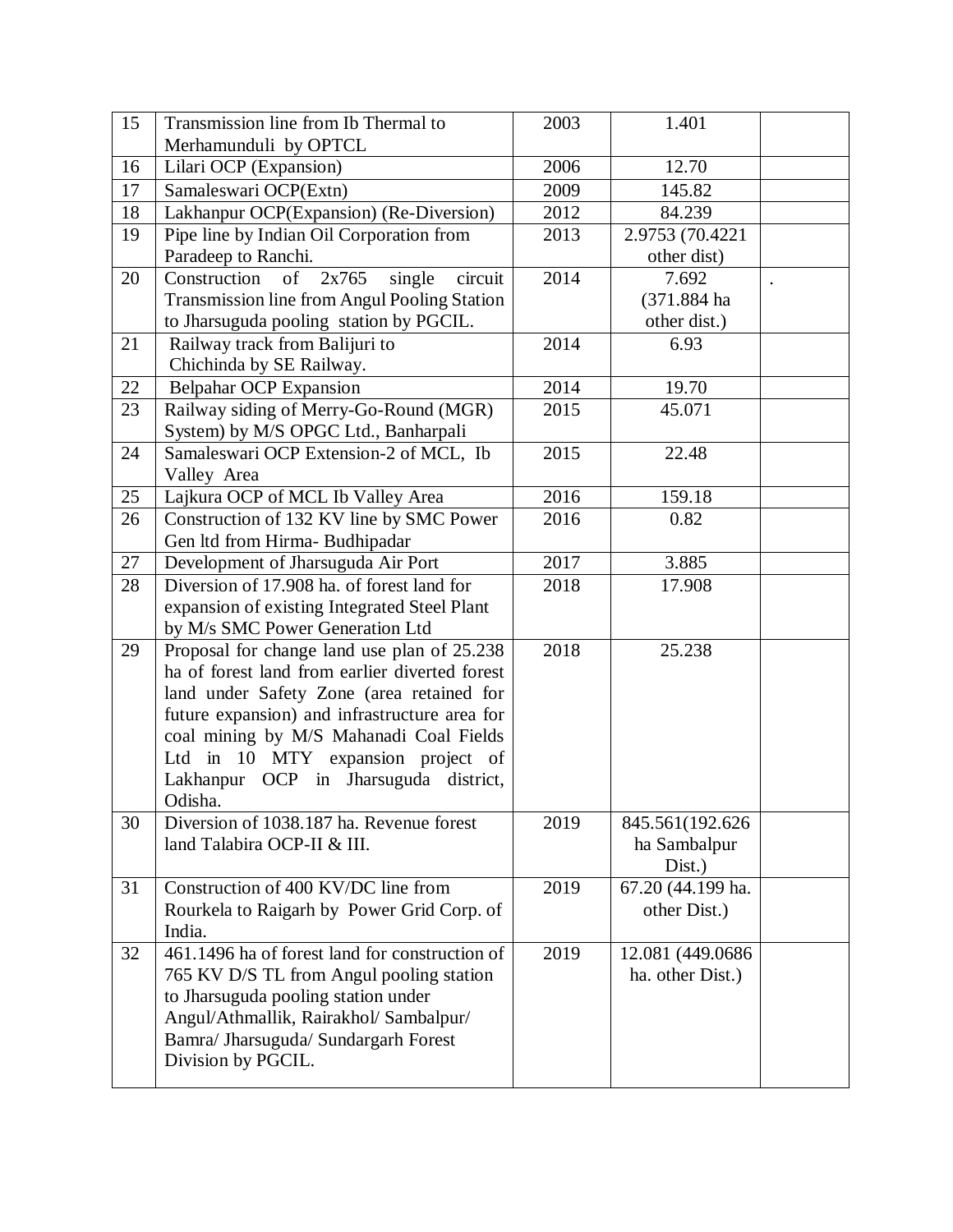| 33 | Proposal for diversion of 13.63 ha Sabik       | 2020    | 13.630 (12.654)   |  |
|----|------------------------------------------------|---------|-------------------|--|
|    | Kissam Forest involved in MGR Line of          |         | ha of Sabik       |  |
|    | OPGC Ltd.                                      |         | Kisam forest $\&$ |  |
|    |                                                |         | 0.976 ha. Rev     |  |
|    |                                                |         | forest lan)       |  |
| 34 | Diversion of additional 230.20 ha of forest    | 2021    | 230.20 ha.        |  |
|    | land including 3.806 ha of forest land within  |         |                   |  |
|    | safety zone in addition to already diverted    |         |                   |  |
|    | 350.706 ha of forest land within total project |         |                   |  |
|    | area of 1384.767 ha (as indicated in latest    |         |                   |  |
|    | approved Mining Plan) for Samaleswari          |         |                   |  |
|    | OCP Expansion (Phase-IV) rated capacity        |         |                   |  |
|    | 15.0 MTY of Mahanadi Coalfields Ltd in IB-     |         |                   |  |
|    | Valley Area, Brajrajnagar, Dist. - Jharsuguda  |         |                   |  |
|    | Odisha.                                        |         |                   |  |
|    |                                                | Total:- | 2821.9553 ha.     |  |

## **(II) Stage-I Approval Project:**

| S <sub>1</sub> | $(11)$ buge 1.1 pp over 1 logen<br>Name of Project | Year of   | Forest        | Remarks                                     |
|----------------|----------------------------------------------------|-----------|---------------|---------------------------------------------|
| No.            |                                                    | Stage-1   | land          |                                             |
|                |                                                    | clearance | involved (ha) |                                             |
| $\mathbf{1}$   | 220 KV/DC line from                                | 2008      | 0.38          | This Project has got Stage-I approval vide  |
|                | Budhipadar<br>to                                   |           |               | No.5-ORB081/2008-FCE, dt.24.11.2008         |
|                | Kukurjangha plant site of                          |           |               | & the UA has been requested to comply the   |
|                | M/S SPS Steel Power Ltd                            |           |               | condition vide this Office letter No.1522,  |
|                | now CONCAST Steel &                                |           |               | $dt.30.05.2013$ , but no report has been    |
|                | Power Ltd., Kukurjanga                             |           |               | submitted by the UA. In the meantime, the   |
|                |                                                    |           |               | name of the Company has been changed        |
|                |                                                    |           |               | from SPS Steel & Power Ltd, Kukurjanga      |
|                |                                                    |           |               | to CONCAST Steel & Power Ltd.,              |
|                |                                                    |           |               | Kukurjanga. In this case, the UA has        |
|                |                                                    |           |               | neither taken prior permission from Central |
|                |                                                    |           |               | Govt. nor intimated the fact to the State   |
|                |                                                    |           |               | Govt. for change of Lessee. The fact has    |
|                |                                                    |           |               | been intimated to RCCF, Sambalpur vide      |
|                |                                                    |           |               | this Office memo No.3087, dt.20.11.2013     |
|                |                                                    |           |               | with copy to Addl. PCCF(N)<br>and           |
|                |                                                    |           |               | compliance of Stage-I approval was          |
|                |                                                    |           |               | submitted. The Addl. PCCF (Nodal) has       |
|                |                                                    |           |               | raised some objection for submission of     |
|                |                                                    |           |               | FRA Certificate, DGPS map and the UA        |
|                |                                                    |           |               | has been requested for submission of the    |
|                |                                                    |           |               | same vide this Office letter No.2884,       |
|                |                                                    |           |               | $dt.10.10.2014$ . Only DGPS survey map      |
|                |                                                    |           |               | both hard and soft copy has been submitted  |
|                |                                                    |           |               | by UA and the same has been forwarded to    |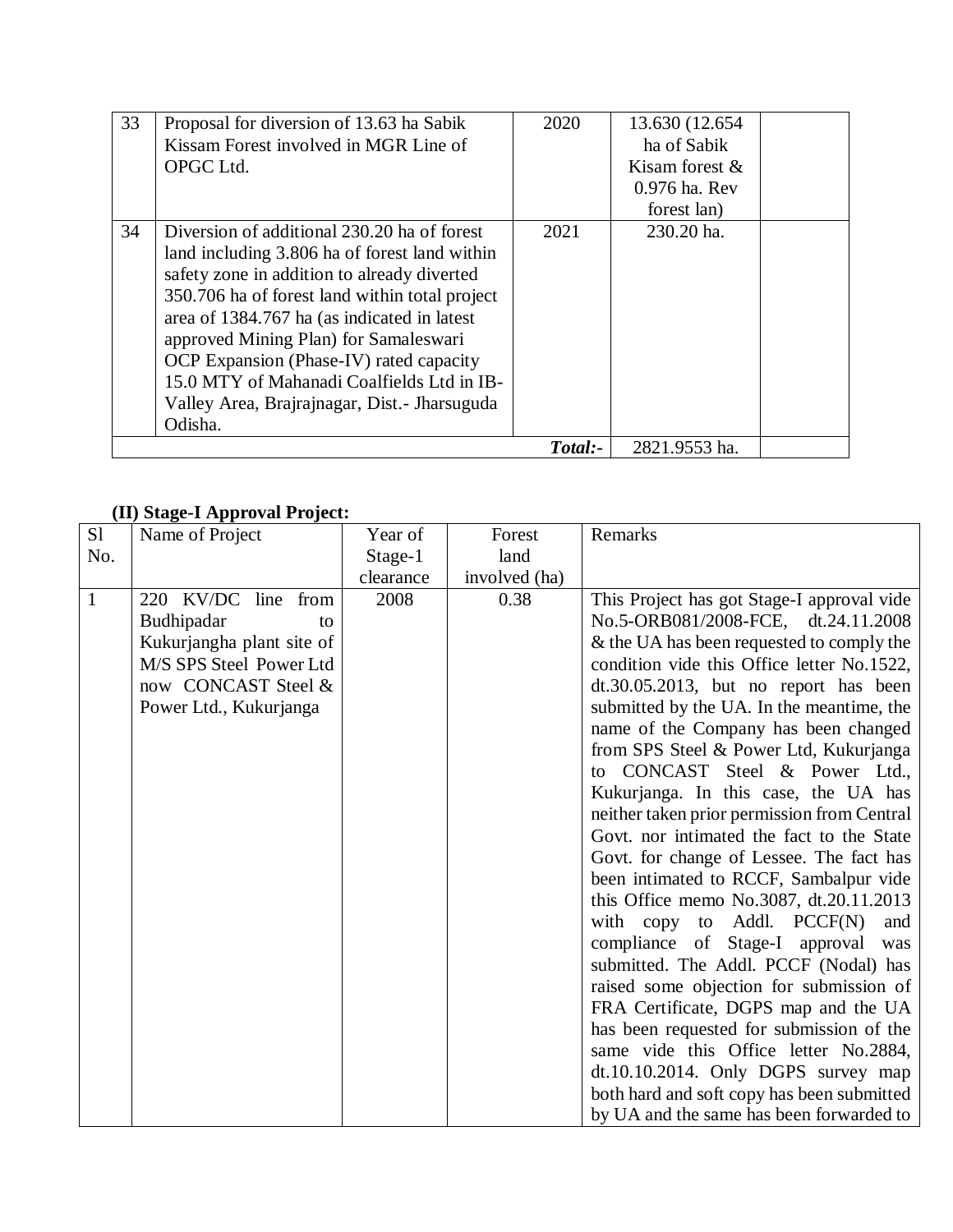|                |                             |      |         | the Chief Executive ORSAC, Bhubaeswar             |
|----------------|-----------------------------|------|---------|---------------------------------------------------|
|                |                             |      |         | this<br>Office<br>vide<br>letter<br>No.424,       |
|                |                             |      |         | dt.11.02.2015 for authentication. But the         |
|                |                             |      |         | UA has not yet submitted the same.                |
| $\overline{2}$ | Hatianala<br>Irrigation     | 1990 | 97.72   | This proposal has got Stage-I approval vide       |
|                | Project                     |      |         | GOI No.8-127/89-FC, dt.06.02.1990. The            |
|                |                             |      |         | UA has been requested to comply the               |
|                |                             |      |         | condition stipulated in Stage-I approval          |
|                |                             |      |         | Office<br>his<br>letter<br>vide<br>No.10587,      |
|                |                             |      |         | dt.19.10.1990, No.1845, dt.15.02.1991 and         |
|                |                             |      |         |                                                   |
|                |                             |      |         | No.3141, dt.05.11.2014, but no compliance         |
|                |                             |      |         | has been received from the UA. The matter         |
|                |                             |      |         | has been intimated to RCCF, Sambalpur             |
|                |                             |      |         | Office<br>this<br>memo<br>No.908,<br>vide         |
|                |                             |      |         | dt.02.04.2015 for revocation of the order of      |
|                |                             |      |         | Stage-I approval for non-compliance by            |
|                |                             |      |         | UA with copy endorsed to Addl. PCCF               |
|                |                             |      |         | (Nodal).                                          |
| 3              | Saraswatinala<br>Irrigation | 1989 | 5.50    | This proposal has got Stage-I approval vide       |
|                | project                     |      |         | GOI No.8-495/88-FC. dt.17/19 <sup>th</sup> April, |
|                |                             |      |         | 1989. The UA has not yet complied the             |
|                |                             |      |         | conditions. A suggestion for revocation of        |
|                |                             |      |         | Govt. order has been sent to the CCF              |
|                |                             |      |         | (Central) in the monitoring report of             |
|                |                             |      |         | 13.09.1995 of Dy.CF (Central). The matter         |
|                |                             |      |         | has also been intimated to CF, Sambalpur          |
|                |                             |      |         | Circle vide memo No.1912, dt.1.5.2002 of          |
|                |                             |      |         | DFO, Sambalpur Division & this Office             |
|                |                             |      |         | memo No.2008, dt.1.9.2004 and 3167,               |
|                |                             |      |         | dt.13.12.2011.                                    |
| $\overline{4}$ | UG Mine No.4 of MCL         | 2013 | 389.180 | All conditions imposed in Stage-I approval        |
|                |                             |      |         | order have been fulfilled by the UA except        |
|                |                             |      |         | condition No.xii as per the observation           |
|                |                             |      |         | noticed by MoEF & CC vide their letter            |
|                |                             |      |         | No.F.NO.8-83/2012-FC, dt.13.02.2015.              |
|                |                             |      |         | The User Agency has submitted the                 |
|                |                             |      |         | compliance report. The same has been              |
|                |                             |      |         | submitted vide this office memo No.4462,          |
|                |                             |      |         | dt.30.12.2017 to RCCF, Sambalpur, copy            |
|                |                             |      |         | endorsed to Addl. PCCF, FD & NO, FC               |
|                |                             |      |         | Act.                                              |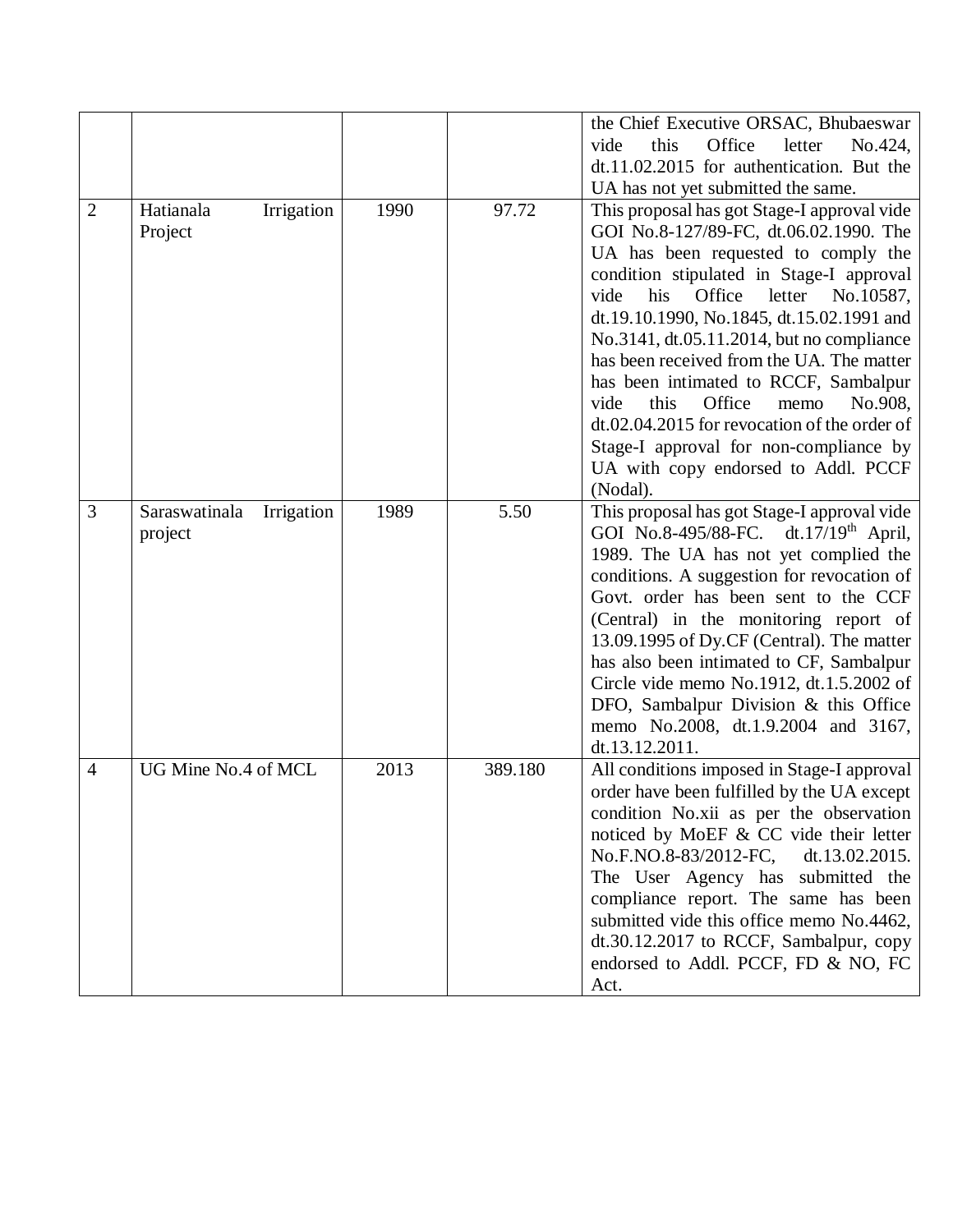| 5 | UG Mine No.1&2, $3 \&$          | 2013 | 1300.935 | All conditions imposed in Stage-I approval     |
|---|---------------------------------|------|----------|------------------------------------------------|
|   | Hingir-                         |      |          | order have been fulfilled by the UA except     |
|   | Rampur of MCL                   |      |          | condition No.xii as per the observation        |
|   |                                 |      |          | noticed by MoEF & CC vide their letter         |
|   |                                 |      |          | No.F.NO.8-82/2012-FC,<br>dt.13.02.2015.        |
|   |                                 |      |          | The User Agency has submitted the              |
|   |                                 |      |          | compliance report. The same has been           |
|   |                                 |      |          | submitted vide this office memo No.4459,       |
|   |                                 |      |          | dt.30.12.2017 to RCCF, Sambalpur, copy         |
|   |                                 |      |          | endorsed to Addl. PCCF, FD & NO, FC            |
|   |                                 |      |          | Act.                                           |
| 6 |                                 | 2016 | 0.773    |                                                |
|   | Expansion of Sambalpur-         |      |          | Stage-I compliance, pending with user          |
|   | Sundargarh-Rourkela             |      |          | agency due to non-deposit of revised rate      |
|   | Road(SH-10)                     |      |          | of NPV as per guidelines file No.5-3/2011-     |
|   |                                 |      |          | FC(Vol-I) dt.06.01.2021 & file No. 5-          |
|   |                                 |      |          | 3/2011-FC (Vol-I) dt.19.01.2022 of the         |
|   |                                 |      |          | MoEF & CC, Govt. of India, New Delhi.          |
|   |                                 |      |          | The UA has been requested to deposit of        |
|   |                                 |      |          | Rs. 2,56,466.00 towards the cost of revised    |
|   |                                 |      |          | rate of NPV vide this office letter No. 432    |
|   |                                 |      |          | dt.24.01.2022, but till date the UA has not    |
|   |                                 |      |          | deposited the same. Hence, the Stage-I         |
|   |                                 |      |          | compliance report has not been process.        |
| 7 | <b>NTPC</b><br>LTD.,<br>Darpali | 2017 | 22.76    | The Addl. Principal Chief Conservator of       |
|   | Super<br>Thermal<br>Power       |      |          | Forests (Forest Diversion & Nodal Officer,     |
|   | Project                         |      |          | FC Act. has raised objection on Stage -I       |
|   |                                 |      |          | Compliances to UA, the UA was requested        |
|   |                                 |      |          | vide<br>this<br>office<br>No.1380<br>letter    |
|   |                                 |      |          | dt.12.04.2018<br>for<br>comply<br>the          |
|   |                                 |      |          | shortcomings. The same has not yet been        |
|   |                                 |      |          | submitted by UA.                               |
|   |                                 |      |          | Further, The UA has been requested to          |
|   |                                 |      |          | deposit of amount Rs. 75,51,313.00             |
|   |                                 |      |          | towards the cost of revised rate of NPV        |
|   |                                 |      |          | this<br>office<br>No.<br>vide<br>letter<br>543 |
|   |                                 |      |          | dt.29.01.2022, but till date the UA has not    |
|   |                                 |      |          | deposited the same.                            |
| 8 | Proposal for diversion of       | 2017 | 30.134   | This Project has got Stage-I approval vide     |
|   | 30.134 ha forest land for       |      |          | No.5-ORC3314/2017-BHU dt.24.05.2017            |
|   | construction of 400 KV          |      |          | & the Stage-I compliance report has been       |
|   | D/C from OPGC Ltd               |      |          | sent to the RCCF, Sambalpur vide this          |
|   | Jharsuguda- Sundargarh          |      |          | office memo No.1808 dt.31.03.2022 under        |
|   | Transmission Line<br>in         |      |          | intimation to the CCF (FD & NO, FC Act.)       |
|   |                                 |      |          |                                                |
|   | Jharsuguda<br>and               |      |          |                                                |
|   | Sundargarh district by          |      |          |                                                |
|   | <b>OGPTL</b>                    |      |          |                                                |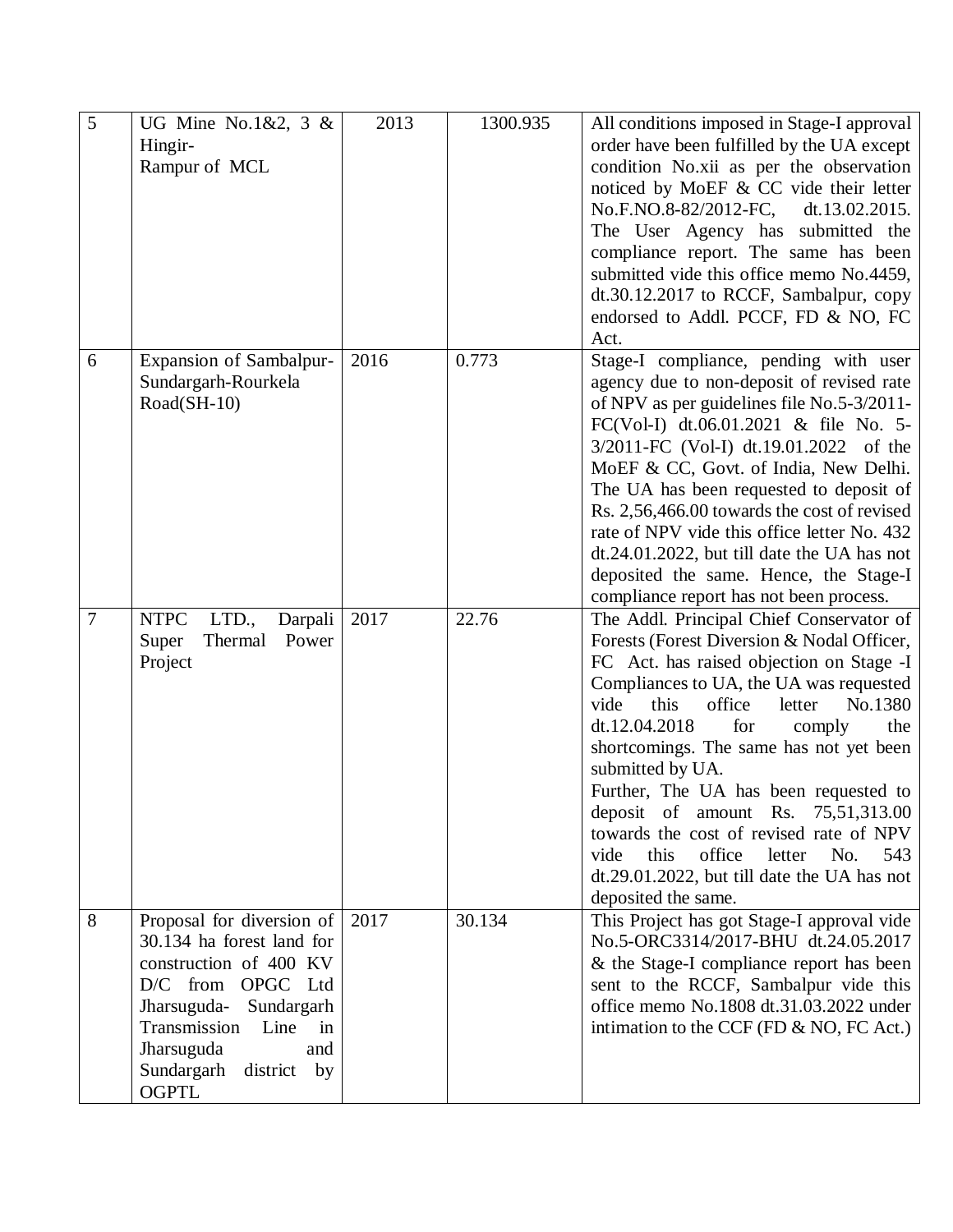| $\overline{9}$ | Aherajore<br>Irrigation<br>Project<br>by Executive<br>Sundargarh<br>Engineer,<br>Irrigation Division<br>of<br>Water<br>Resources<br>Department,<br>Govt.<br>of<br>Odisha.                                                                                                                                            | 2017 | 14.53  | This Project has got Stage-I approval vide<br>No.5-ORC303/201-BHU, dt.04.08.2017 &<br>the UA has been requested to comply the<br>this Office letter No.611,<br>condition<br>$dt.24.02.2018$ , but no report has been<br>submitted by the UA                                                                                                                                                                                                                                              |
|----------------|----------------------------------------------------------------------------------------------------------------------------------------------------------------------------------------------------------------------------------------------------------------------------------------------------------------------|------|--------|------------------------------------------------------------------------------------------------------------------------------------------------------------------------------------------------------------------------------------------------------------------------------------------------------------------------------------------------------------------------------------------------------------------------------------------------------------------------------------------|
| 10             | Diversion of 19.43 ha of<br>Rev. forest land in village<br>Laikera, Chaubahal,<br>Kalamegha, in Hemgir<br>Tahsil of Sundargarh<br>odisha for construction of<br>Railway siding corridor<br>by NTPC.                                                                                                                  | 2018 | 19.43  | This Project has got Stage-I approval vide<br>No. 5-ORC349/2018-BHU, dt.18.06.2018<br>& the UA has been requested to comply the<br>condition vide this Office letter No.3055,<br>dt.30.07.2018, but no report has been<br>submitted by the UA                                                                                                                                                                                                                                            |
| 11             | Proposal for diversion of<br>7.184 ha. forest land for<br>construction of 132 KV<br>SC TL 132/33 KV DC<br><b>Grid Sub-Station</b><br>Brajrajnagr to RTSS<br>Belpahar by OPTCL                                                                                                                                        | 2020 | 7.184  | This Project has got Stage-I approval vide<br>No.5-ORB406/2020-BHU, dt.14.09.2020.<br>The UA has been requested to comply the<br>condition vide this Office letter No.4222,<br>dt.13.10.2020, but no report has been<br>submitted by the UA.<br>Further, the UA has been deposited all<br>compensatory levies in<br>the<br>Adhoc-<br>CAMPA Account. In this connection, the<br>working permission issued in favor of<br>OPTCL, Jharsuguda vide this office order<br>No.16 dt.22.01.2021. |
| 12             | Proposal for diversion of<br>39.599 ha of village<br>forest land in village<br>Arda under Kirmira<br>Tahasil of Jharsuguda<br>District, Odisha under<br>Jharsuguda Forest<br>Division for<br><b>Establishment of Oil</b><br>Depot by Bharat<br>Petroleum Corporation<br>Limited (BPCL) through<br>IDCO, Bhubaneswar. | 2021 | 39.599 | This Project has got Stage-I approval vide<br>No.5-ORC442/2021-BHU,<br>dt.<br>09th<br>February 2021. The UA has been requested<br>to comply the condition, but no report has<br>been submitted by the UA.                                                                                                                                                                                                                                                                                |
| 13             | Proposal for diversion of<br>4.046 ha. Forest land in<br>Village H. Katapali<br>under Jharsuguda Tahasil<br>for setting up of Mega<br>Pipe Water Supply                                                                                                                                                              | 2021 | 4.046  | This Project has got Stage-I approval vide<br>No.5-ORC460/2021-BHU, dt. 04.05.2021.<br>The UA has been requested to comply the<br>condition, but no report has been submitted<br>by the UA.                                                                                                                                                                                                                                                                                              |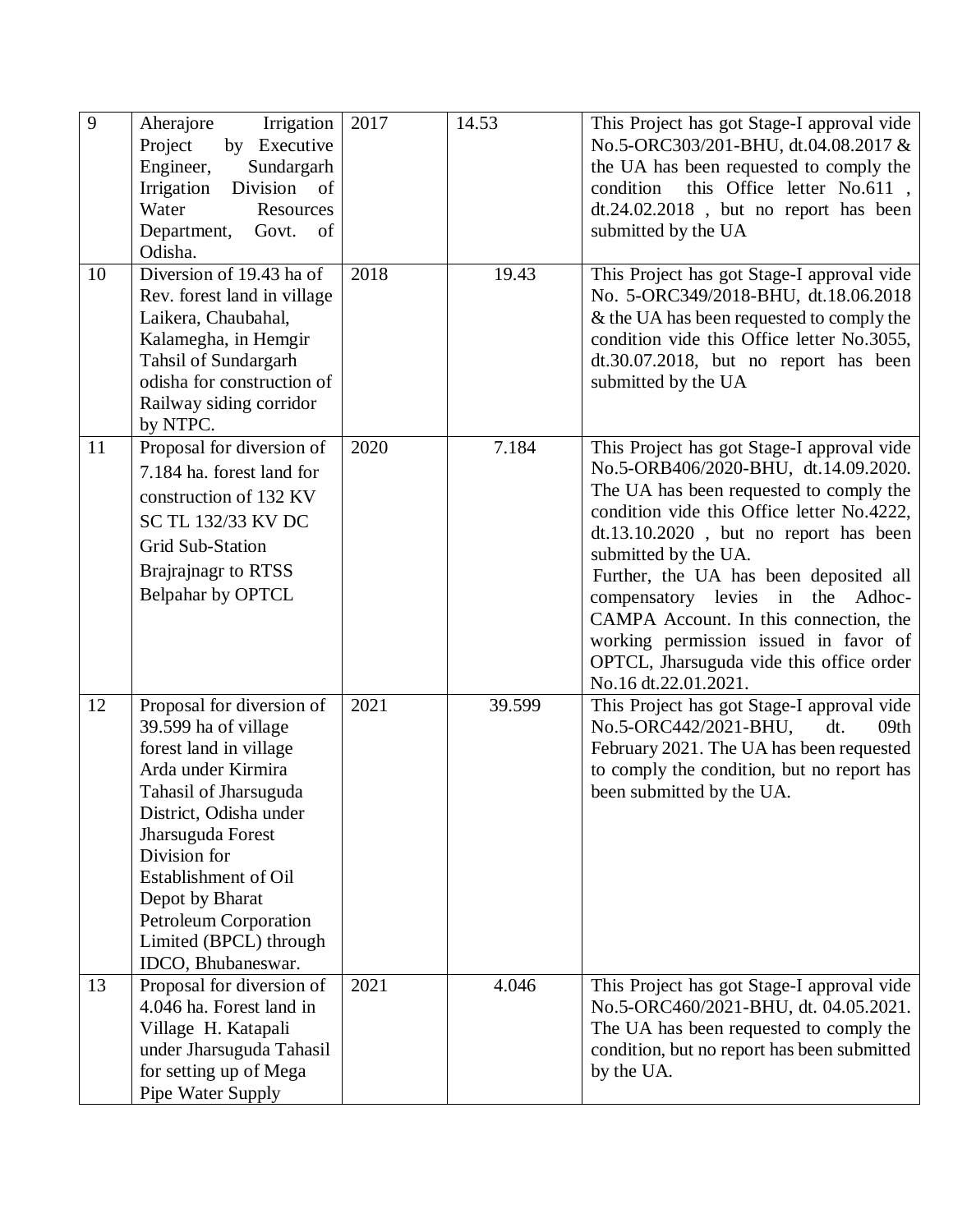|    | Project (PWS) by RWSS                                                                                                                                                                                                                                                                                                                                                                                                |      |                                    |                                                                                                                                                                                                                                                                                                                                                                                                                                                                                                                                                                                        |
|----|----------------------------------------------------------------------------------------------------------------------------------------------------------------------------------------------------------------------------------------------------------------------------------------------------------------------------------------------------------------------------------------------------------------------|------|------------------------------------|----------------------------------------------------------------------------------------------------------------------------------------------------------------------------------------------------------------------------------------------------------------------------------------------------------------------------------------------------------------------------------------------------------------------------------------------------------------------------------------------------------------------------------------------------------------------------------------|
| 14 | Division, Jharsuguda<br>Proposal for diversion of<br>0.047 ha forest land for<br>approach<br>road<br>to<br>residential -cum- office<br>of<br>complex<br><b>CMPDI</b><br>Exploration<br>Camp<br>at<br>Lakhanpur<br>Kirarama,<br>Dist-Jharsuguda.                                                                                                                                                                      | 2021 | 0.047                              | This Project has got Stage-I approval vide<br>No.5-ORC460/2021-BHU, dt. 04.05.2021.<br>The UA has been requested to comply the<br>condition, but no report has been submitted<br>by the UA.                                                                                                                                                                                                                                                                                                                                                                                            |
| 15 | Proposal for diversion of<br>65.4036 ha. of forest land<br>coming within jurisdiction<br>of Rourkela, Sundargarh,<br>Jharsuguda, Bamra (WL),<br>Rairakhol, Deogarh and<br>Angul Forest Division for<br>laying of underground<br>natural gas pipeline along<br>with Optical Fiber Cable<br>(OFC) of Jagadishpur-<br>Haldia-Bokara-Dhamra<br>Natural<br>Gas<br>Pipeline,<br>Odisha Project by GAIL<br>(India) Limited. | 2021 | 0.7705(64.6331<br>ha. other Dist.) | This project has got stage-I approval vide<br>No.5-ORA456/2021-BHU, dt.30.03.2021<br>of MoEF & CC, Govt. of India & the User<br>Agency has been requested to comply the<br>condition vide this office letter No.1840,<br>$dt.09.04.2021$ , but no report has been<br>submitted by the UA.<br>The UA has been deposited the NPV cost<br>of 0.775 ha. of revenue forest land in the<br>Adhoc-CAMPA Account of Odisha. In this<br>connection, the working permission has<br>been issued in favour of GAIL (India)<br>Limited, Bhubaneswar vide this office<br>order No.123 dt.17.05.2021. |
| 16 | Diversion of 0.827 ha. of<br>Revenue forest land for<br>modification of 132 KV<br>Budhipadar-Jorabaga line<br>from LOC No.71 to 73 in<br>Belpahar in favour of<br>OPTCL, Jharsuguda due<br>to MGR Railway Line<br>(OPGC-MGR)<br>in<br>Jharsuguda<br>Forest<br>Division in Jharsuguda<br>District.                                                                                                                    | 2021 | 0.827                              | This project has got stage-I approval vide<br>No.5-ORB478/2021-BHUdt.30.12.2021 of<br>MoEF & CC, Govt. of India & the User<br>Agency has been requested to comply the<br>condition vide this office letter No.303,<br>$dt.18.12.2021$ , but no report has been<br>submitted by the UA.<br>Further, the UA has been deposited all<br>compensatory levies in the Adhoc-CAMPA<br>Account. In this connection, the working<br>permission issued in favor of M/s. OPTCL,<br>Jharsuguda vide this office order No.53<br>dt.08.03.2022.                                                       |
| 17 | Diversion of 0.8 ha. of<br>Revenue<br>forest<br>land<br>(Gramya<br>Jungle)<br>in<br>village<br>Arda<br>under                                                                                                                                                                                                                                                                                                         | 2021 | 0.80                               | This project has got stage-I approval vide<br>No. 5-ORB477/2021-BHU dt.03.12.2021<br>of MoEF & CC, Govt. of India & the User                                                                                                                                                                                                                                                                                                                                                                                                                                                           |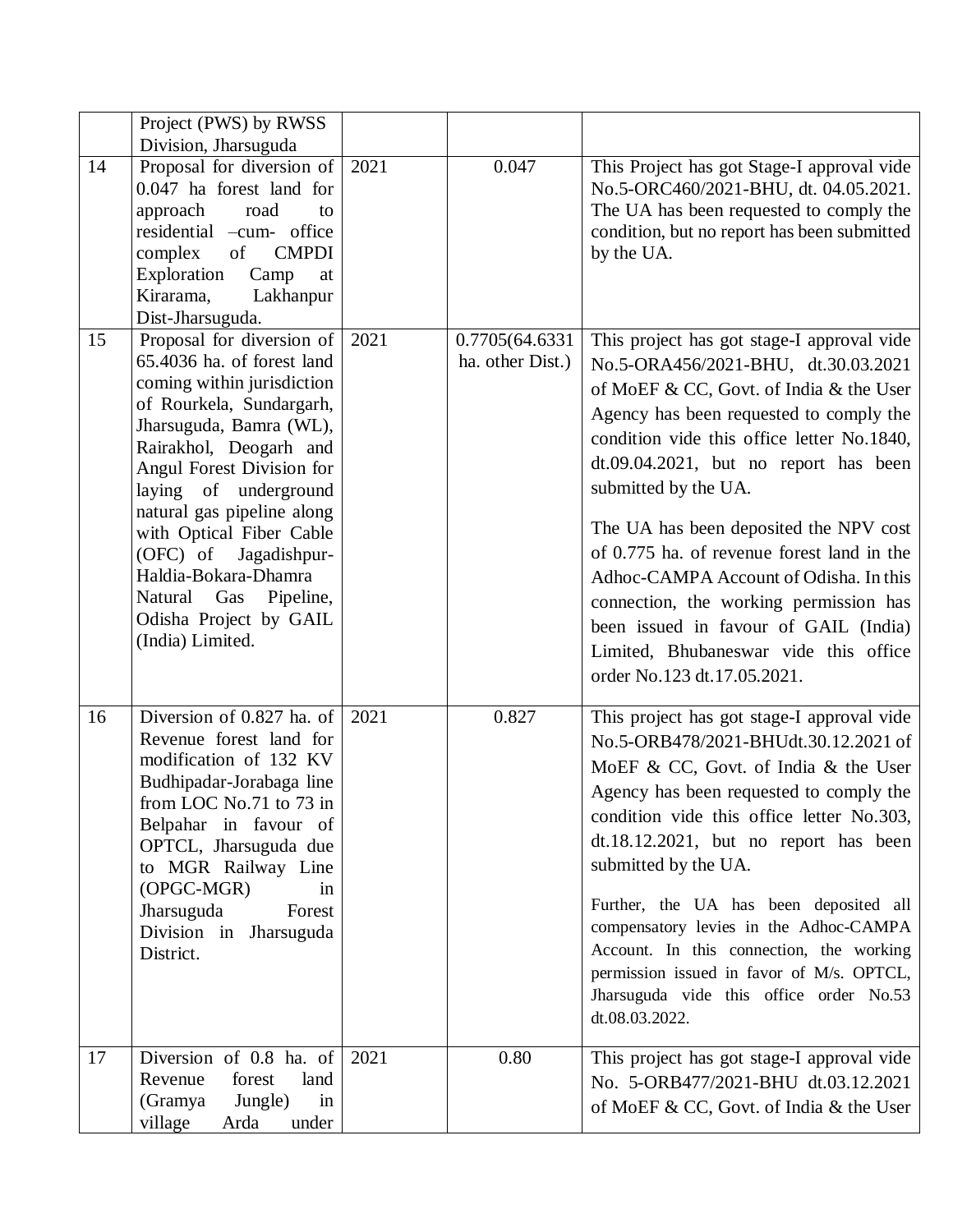| Kirmira<br>Tahasil<br>of<br>Jharsuguda District for<br>expansion of Line -II of<br>line<br>Railway<br>at<br>Jharsuguda<br>Cement<br>Works (JCW) by M/s.<br>Ultra Tech Cement Ltd. in<br>Jharsuguda District.                                                                                                                                               |         |               | Agency has been requested to comply the<br>condition vide this office letter No.6871,<br>dt.23.12.2021, but no report has been<br>submitted by the UA.<br>Further, the UA has been deposited all<br>compensatory levies in the<br>Adhoc-<br>CAMPA Account. In this connection, the<br>working permission issued in favor of M/s.<br>Ultra Tech, Jharsuguda vide this office<br>order No.65 dt.14.03.2022.                                                                                                                                                                                                                                                        |
|------------------------------------------------------------------------------------------------------------------------------------------------------------------------------------------------------------------------------------------------------------------------------------------------------------------------------------------------------------|---------|---------------|------------------------------------------------------------------------------------------------------------------------------------------------------------------------------------------------------------------------------------------------------------------------------------------------------------------------------------------------------------------------------------------------------------------------------------------------------------------------------------------------------------------------------------------------------------------------------------------------------------------------------------------------------------------|
| 18<br>Diversion of 2.622 ha. of<br>for<br>forest<br>land<br>construction<br>of<br>4-lane<br>carriageway road with<br>service road of Belpahar<br>bypass from $0/00$ Km to<br>km<br>2/971<br>under<br>Jharsuguda<br>Forest<br>Division in the District of<br>Jharsuguda<br>the<br>by<br>Executive<br>Engineer,<br>Division,<br>(R&B)<br>Jharsuguda, Odisha. | 2022    | 2.622         | This project has got stage-I approval vide<br>No.5-ORB479/2022-BHU<br>dt.17.03.2022<br>of MoEF & CC, Govt. of India & the User<br>Agency has been requested to comply the<br>condition vide this office letter No.1766,<br>$dt.29.03.2022$ , but no report has been<br>submitted by the UA.<br>The UA has been requested to deposit of<br>amount Rs.2511299/- towards the cost of NPV<br>in the Ad-hoc CAMPA Account of Odisha vide<br>this office letter No1768 dt29.03.2022.<br>The UA has been requested to deposit of<br>amount Rs.1533800/- towards the cost of CA<br>in the Ad-hoc CAMPA Account of Odisha vide<br>this office letter No1884 dt02.04.2022. |
|                                                                                                                                                                                                                                                                                                                                                            | Total:- | 1937.2375 ha. |                                                                                                                                                                                                                                                                                                                                                                                                                                                                                                                                                                                                                                                                  |

# **(III) Project in Pipeline Stage:**

| Sl. | Name of Project                               | Forest   | Remarks                                            |
|-----|-----------------------------------------------|----------|----------------------------------------------------|
| No. |                                               | land     |                                                    |
|     |                                               | involved |                                                    |
|     |                                               | (in ha)  |                                                    |
|     | Construction of 400 KV DC line $\vert$ 4.3118 |          | The UA was requested to comply the objections vide |
|     | Ltd,<br>Sterlite<br>Energy<br>by              |          | this Office letter No.3114, dt.03.12.13, No.1466,  |
|     | Jharsuguda                                    |          | dt.27.05.14 and No.2752, dt.24.09.2014, but no     |
|     |                                               |          | compliance has been received. The proposal has     |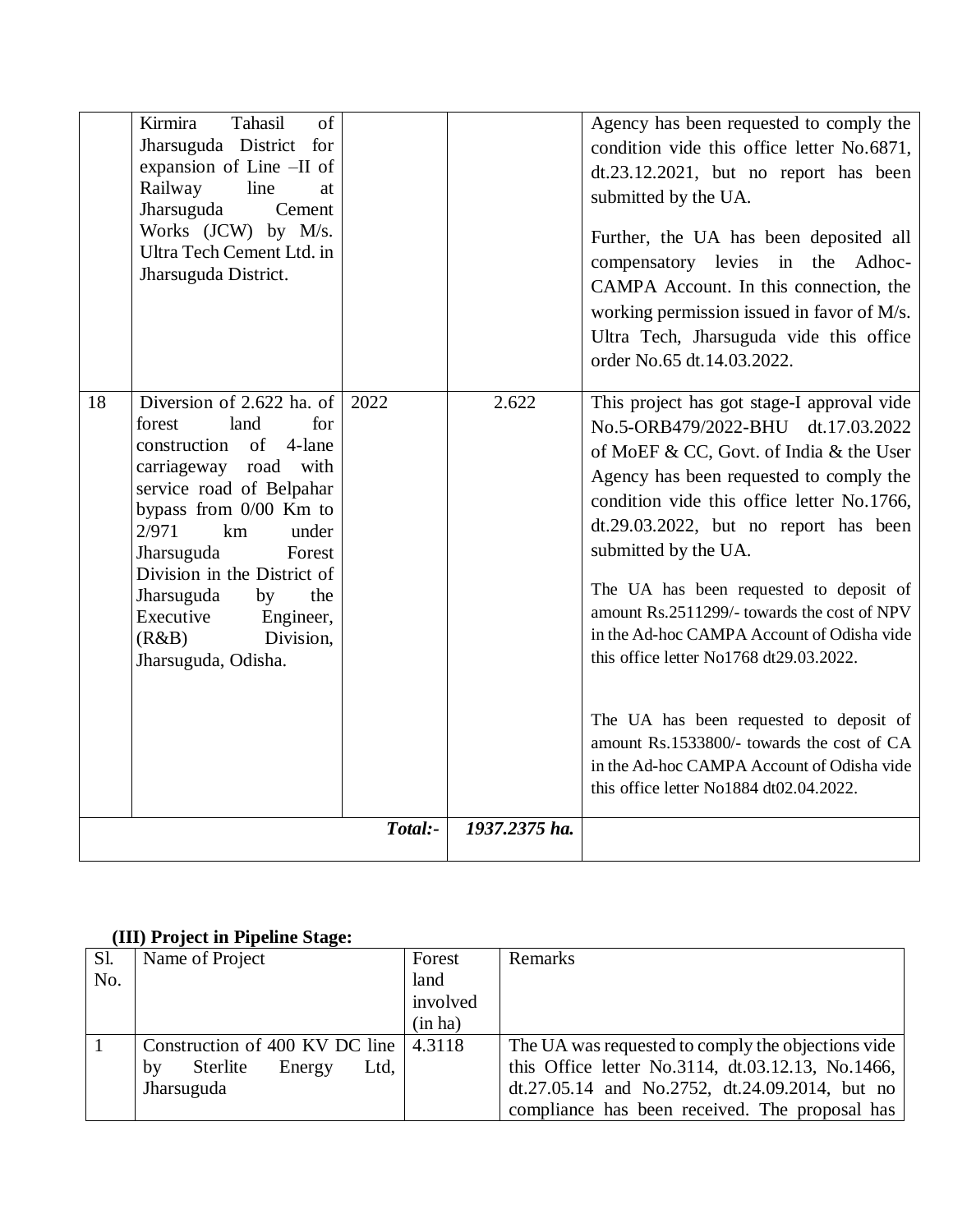| $\mathfrak{Z}$ | Construction of 132/33 KV LILO                                                      | 1.08  | been returned to the UA vide this office letter<br>No.1300, dt.26.05.2015 for submission of fresh<br>application online through OSMFCP as per letter<br>No. 10F(Con)113/2014/ 19657/F&E, dt.27.10.2014<br>Principal Secretary to Govt., Forest &<br>οf<br><b>Environment Deptt.</b><br>The UA has been requested to comply the objections                                                                                                                                         |
|----------------|-------------------------------------------------------------------------------------|-------|-----------------------------------------------------------------------------------------------------------------------------------------------------------------------------------------------------------------------------------------------------------------------------------------------------------------------------------------------------------------------------------------------------------------------------------------------------------------------------------|
|                | line from Sambalpur-Rajgangpur<br>by OPTCL                                          |       | vide this Office letter No.1885, dt.15.07.2013, but<br>no report has been received. The proposal has been<br>returned to the UA vide this office letter No.1649,<br>$dt.02.07.2015$ for submission of fresh application<br>online through OSMFCP as per letter No.<br>10F(Con)113/2014/ 19657/F&E, dt.27.10.2014 of<br>Principal Secretary to Govt., Forest & Environment<br>Deptt.                                                                                               |
| $\overline{4}$ | Ind-Barath Coal based<br>Ib<br>Thermal Power Plant, Sahajbahal                      | 34.63 | The Diversion Proposal<br>has been forwarded to<br>MoEF, GoI by Govt. of Odisha, F&E Department.<br>MoEF Eastern Regional Office have raised some<br>observation like furnishing of exact land schedule<br>and land use pattern etc. The compliance has been<br>submitted to RCCF, Sambalpur vide this Office<br>memo No.1881, dt.23.07.2015. The matter is under<br>subjudice in the Hon'ble High Court.                                                                         |
| 5              | <b>Integrated Steel Plant by</b><br>M/s.<br>ESPL, Lahandabud.                       | 3.394 | The UA has been requested to comply the objection<br>vide this Office letter No.1057, dt.12.05.2008 $&$<br>No.2471, dt,01.09.2014, but the UA has not yet<br>fully complied. FRA certificate from Collector,<br>Jharsuguda under ST & Other Forest Dwellers<br>(Recognition of Forest Right) Act, 2006 and<br>resolution of Gramshava and other documents have<br>not yet supplied by the UA.                                                                                     |
| 6              | Expansion of existing Steel Plant<br>by MSP Metallicks, Jharsuguda                  | 5.229 | The UA has been requested to comply the objection<br>vide this Office letter No.3674, dt.01.02.2010 &<br>No.3293, dt.22.11.2014, but no report has been<br>received as yet. The proposal has been returned to<br>the UA vide<br>this Office letter<br>No.1302,<br>$dt.26.05.2015$ for submission of fresh application<br>online through OSMFCP as per letter No.<br>10F(Con)113/2014/ 19657/F&E, dt.27.10.2014 of<br>Principal Secretary to Govt., Forest & Environment<br>Deptt. |
| $\overline{7}$ | Transmission line by Ind-Barath<br>Coal based Ib Thermal Power<br>Plant, Sahajbahal | 0.533 | The UA has been requested to comply the objection<br>vide this Office letter No.415, dt.11.02.2013. But<br>the UA has not yet fully complied. FRA certificate<br>from Collector, Jharsuguda under<br>ST & Other<br>Forest Dwellers (Recognition of Forest Right)                                                                                                                                                                                                                  |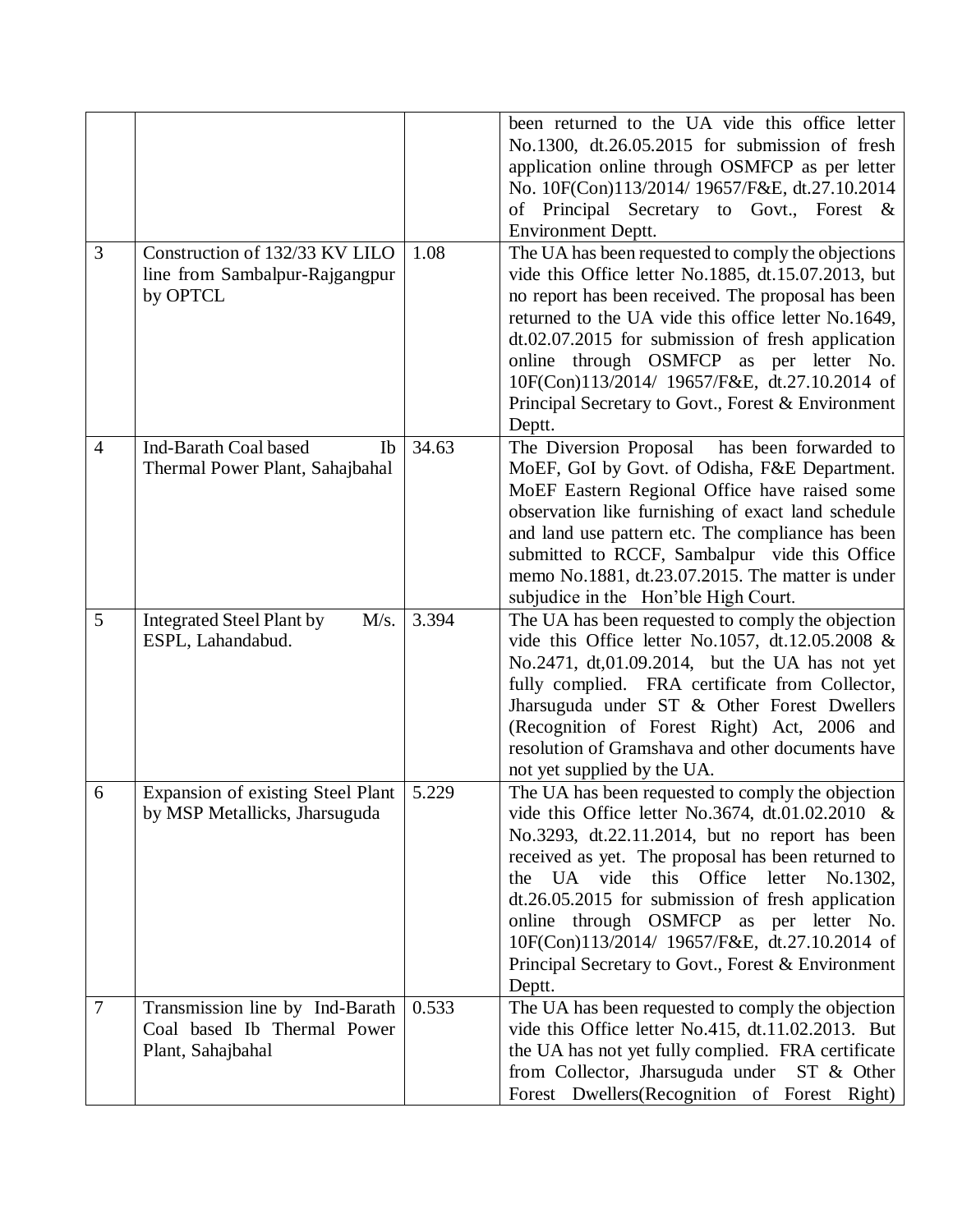|    |                                       |         | Act, 2006 and resolution of Gramshava and other                                              |
|----|---------------------------------------|---------|----------------------------------------------------------------------------------------------|
|    |                                       |         | documents has not yet supplied by the UA.                                                    |
| 8  | Granting permission over 456.0        | 456.0   | The UA has submitted the Forest Diversion                                                    |
|    | ha forest land for exploratory        |         | Proposal online. The UA has been requested vide                                              |
|    | drilling in Belpahar & Dip side       |         | this office letter No.4058 dt.20.09.2019 for submit                                          |
|    | Block, Ib Valley Coalfields under     |         | the Hard Copy for scrutiny at Division level.                                                |
|    | Jharsuguda by CMPDI.                  |         |                                                                                              |
| 9  | Application for laying of Optical     |         | The UA has been requested to comply the objection                                            |
|    | Fibre Cable for launching 4G          |         | vide this Office letter No.3340. dt.03.09.2016, but                                          |
|    | network<br>broadband<br>by $M/S$      |         | no compliance report has been received on the                                                |
|    | Reliance Jio Infocomm Ltd.            |         | deficiencies noticed.                                                                        |
| 10 | Diversion of 77.333 ha forest land    | 77.333  | The User Agency has submitted forest diversion                                               |
|    | under proposal land bank scheme       |         | proposal. The UA has been requested vide this                                                |
|    | for establishment of downstream       |         | office letter No.791 dt.14.02.2019 for comply the                                            |
|    | Alluminium Park in Jharsuguda         |         | deficiencies. But till date no compliance has been                                           |
|    | district by IDCO                      |         | received. Further, on scrutiny of the land scheduled                                         |
|    |                                       |         | by UA,<br>submitted<br>the Plot<br>No.35/2160,<br>65/2161,69/2162 & 705/2151 of Khata No.241 |
|    |                                       |         | having kisam gramya jungle are coming within                                                 |
|    |                                       |         | Katikela, RF have been subsequently notified as RF                                           |
|    |                                       |         | under section 20 of the Indian Forest Act (XVI of                                            |
|    |                                       |         | notification<br>No.1341-IIIF-21R,<br>1927)<br>vide                                           |
|    |                                       |         | $dt.14.02.1935$ & report of the Range Officer,                                               |
|    |                                       |         | Jharsuguda, the UA has been suggested that the                                               |
|    |                                       |         | proposal submitted earlier may be revised $\&$                                               |
|    |                                       |         | resubmitted excluding the RF areas, following all                                            |
|    |                                       |         | due procedure.                                                                               |
| 11 | Proposal granting permission          | 1325.0  | The User Agency has submitted forest diversion                                               |
|    | over 1325 ha. forest land for         |         | proposal. The UA has been requested to comply the                                            |
|    | exploratory drilling in Tagardihi     |         | objection vide this Office letter<br>No.2509.                                                |
|    | Coal<br><b>Block</b><br>East<br>under |         | $dt.25.06.2020$ , but no compliance report has been                                          |
|    | Jharsuguda & Sundargarh Dist.         |         | received on the deficiencies noticed.                                                        |
|    | by CMPDI                              |         |                                                                                              |
| 12 | Widening and Strenghening from        | 5.927   | The UA has been requested to comply the objection                                            |
|    | two lane two lane with paved          |         | vide this Office letter No.124. dt.07.012020, but no                                         |
|    | shoulder from 269/300 km to           |         | compliance report has been received on the                                                   |
|    | 328/200 km including Kuchinda         |         | deficiencies noticed.                                                                        |
|    | Bypass of NH -49                      |         |                                                                                              |
| 13 | M/s<br>Konark<br>Hirma,<br>Ispat,     | 13.403  | Pending with UA.                                                                             |
|    | Jharsuguda                            |         |                                                                                              |
| 14 | Integrated Lakhanpur -Belpahar        | 417.073 | The UA has submitted the compliance report on the                                            |
|    | -lilari Open Cast Project.            |         | observation raised by the CCF(FD & NO, FC Act)                                               |
|    |                                       |         | to this office. The same has been sent to the RCCF,                                          |
|    |                                       |         | Sambalpur vide this office memo<br>No.1966                                                   |
|    |                                       |         | dt.05.04.2022 for onwards transmission to the                                                |
|    |                                       |         | higher authorities.                                                                          |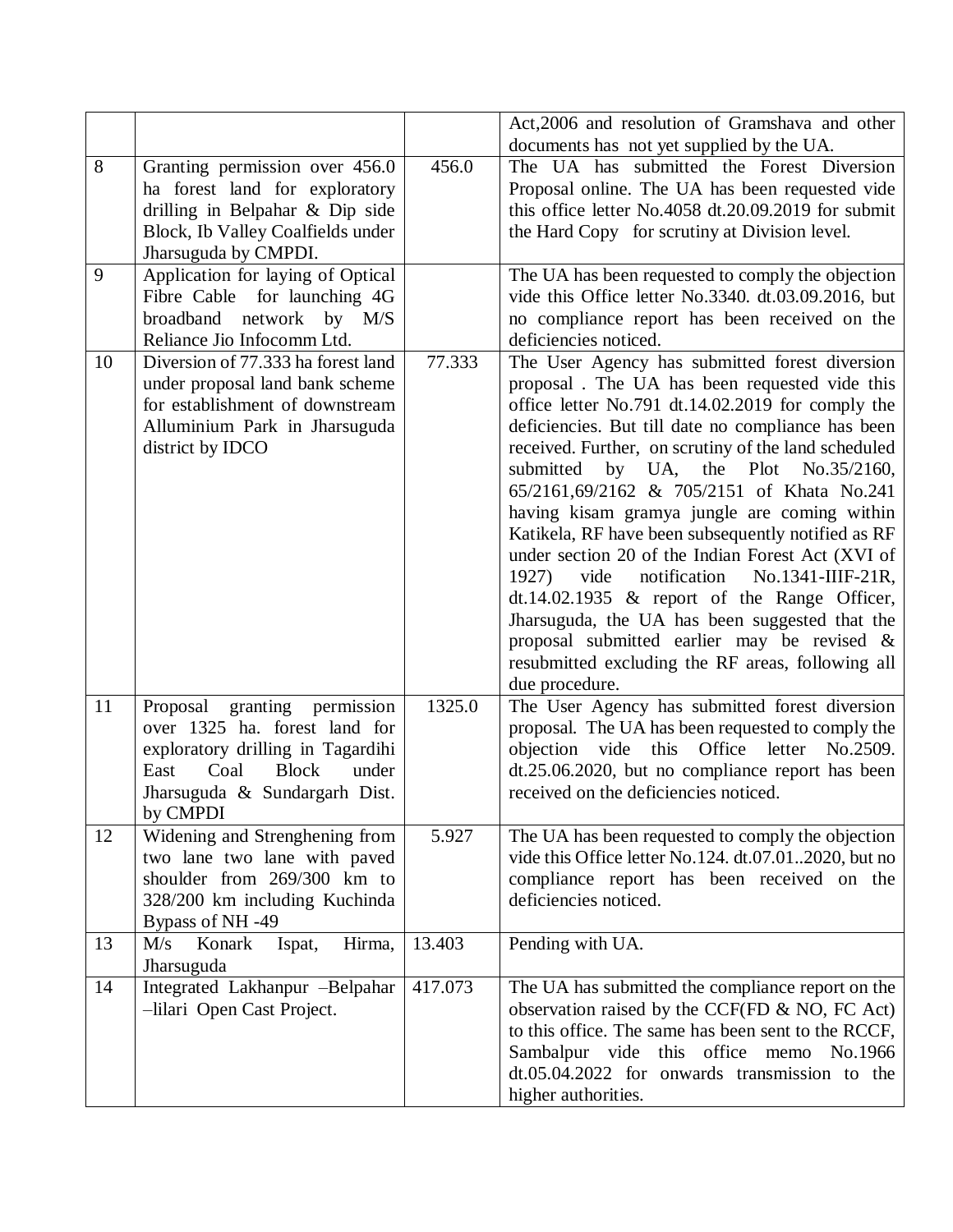| 15 | Proposal for Granting permission<br>over 2302 ha. Forest land for<br>exploration drilling of short<br>boreholes for seismic survey in<br>Tagarrdihi East under Jharsuguda                                                                                                                                                                                                       | 2302             | The UA has submitted the Forest Diversion<br>Proposal online. The UA has been requested vide<br>this office letter No.1137 dt.11.03.2020 for submit<br>the Hard Copy for scrutiny at Division level.                                                                                                                                          |
|----|---------------------------------------------------------------------------------------------------------------------------------------------------------------------------------------------------------------------------------------------------------------------------------------------------------------------------------------------------------------------------------|------------------|-----------------------------------------------------------------------------------------------------------------------------------------------------------------------------------------------------------------------------------------------------------------------------------------------------------------------------------------------|
| 16 | & Sundargarh District by CMPDI<br>Proposal<br>for<br>diversion<br>of<br>Construction of 4 Lane Carriage<br>Way Road with service road of<br>SH-10 Lecturers<br>Colony<br>to<br>Balijore Chowk from 0/00Km to                                                                                                                                                                    | 2.323            | The UA has submitted the compliance report on the<br>observation raised by the CCF (FD&NO, FC Act.)<br>on 07.04.2022 to this office, the same is in a scrutiny<br>stage at this level.                                                                                                                                                        |
|    | 3/581 Km in the District of<br>Jharsuguda.                                                                                                                                                                                                                                                                                                                                      |                  |                                                                                                                                                                                                                                                                                                                                               |
| 17 | Proposal for diversion of 2.0234<br>ha. of forest land (1.6578 ha.<br>falling in Jharsuguda Forest<br>Division & 0.3656 in Sambalpur<br>Forest Division) for laying of<br>Natural Gas Pipeline to Aditya<br>Birla Plant (ABPL) & Tata<br>Refractories Limited (TRL) under<br>Bokaro Angul Pipeline Project of<br>JHBDPL Phase-II Project in<br>Sambalpur & Jharsuguda District. | 1.6578           | The UA has submitted the Forest Diversion Proposal to<br>this office, the same is in a scrutiny stage at this level.                                                                                                                                                                                                                          |
| 18 | Proposal for diversion of 13.465<br>ha. of revenue forest land for<br>construction of 132 KV D/C<br>Transmission<br>Line<br>from<br>Brajrajnagar to proposed 132/33<br>KV Grid Sub-Station, Kudaloi,<br>Lakhanpur in the District of<br>Jharsuguda, Odisha by M/s.<br>OPTCL, Jharsuguda.                                                                                        | 13.465           | The UA has submitted the Forest Diversion Proposal for<br>diversion of 13.465 ha. of forest land to this office. On<br>scrutiny of the above proposal some shortcomings have<br>been noticed. In this regards, the UA has been<br>requested to comply the shortcomings and submit the<br>report vide this office letter No.184 dt.12.01.2022. |
|    | Total:-                                                                                                                                                                                                                                                                                                                                                                         | 4663.3596<br>ha. |                                                                                                                                                                                                                                                                                                                                               |

## **(12) Saw Mill:**

No saw mill is currently having license to operate in the district. The seniority list of the saw mills is given below.

| Name of Saw | Date of issue of | Date of         | Period of which | Reason for            |
|-------------|------------------|-----------------|-----------------|-----------------------|
| Mill        | license.         | cancellation of | the Saw mill    | cancellation/Remarks. |
|             |                  | license.        |                 |                       |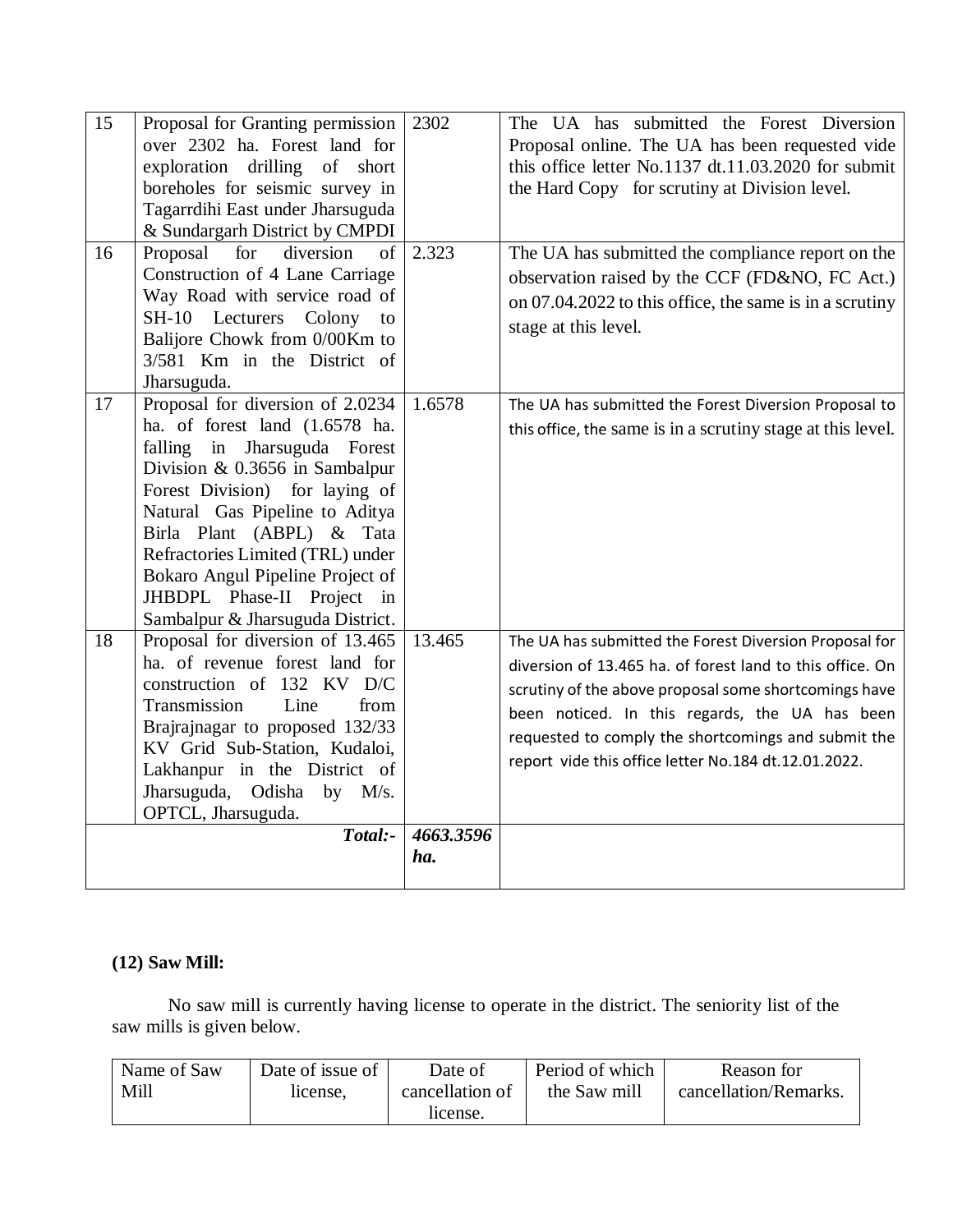|                     |               |            | functioned with |                       |
|---------------------|---------------|------------|-----------------|-----------------------|
|                     |               |            |                 |                       |
|                     |               |            | valid license.  |                       |
| Jharsuguda          | $60/81$ ,     | 07.08.2009 | 28 years        | By Order of SC & vide |
| <b>Wood Product</b> | dt.14.04.1981 |            |                 | PCCF's letter         |
| Cooperative         |               |            |                 | No.11572, dt.27.07.09 |
| Society Ltd.        |               |            |                 | (within 10 Kms from   |
|                     |               |            |                 | forest area)          |
| <b>Bharat Saw</b>   | 67/81,        | 14.03.1997 | 16 years        | $-do-$                |
| Mill,               | dt.27.07.1981 |            |                 |                       |
| Beheramal,          |               |            |                 |                       |
| Jharsuguda          |               |            |                 |                       |
| Patel Saw Mill.     | 70/81,        | 14.03.1997 | 16 years        | $-do-$                |
| Main Road,          | dt.23.12.1981 |            |                 |                       |
| Jharsuguda          |               |            |                 |                       |
| <b>Ganesh Saw</b>   | $1/83$ ,      | 14.03.1997 | 14 years        | $-do-$                |
| Mill,               | dt.20.07.1983 |            |                 |                       |
| Beheramal,          |               |            |                 |                       |
| Jhasuguda           |               |            |                 |                       |

## **13. DETAILS OF SEIZED PRODUCE:**

|               | DETAILS OF THE SEIZED PRODUCE IN DIFFERENT YEARS |          |       |          |                                       |               |                   |  |  |  |  |
|---------------|--------------------------------------------------|----------|-------|----------|---------------------------------------|---------------|-------------------|--|--|--|--|
| Year          | Timber                                           | Firewood | Poles | KL       | Metal                                 | <b>Bamboo</b> | <b>Bamboo</b>     |  |  |  |  |
|               | (cf)                                             | (qtl)    | (No.) | (qtl)    | (cf)                                  | (Nos)         | <b>Shoots</b>     |  |  |  |  |
| 2008-09       | 469.862                                          | 151.90   | 1290  | 155.89   | 405                                   | 50            | 98                |  |  |  |  |
| 2009-10       | 1649.227                                         | 179.47   | 2283  | 283.20   | 545                                   | 10            | 35                |  |  |  |  |
| 2010-11       | 748.14                                           | 135.75   | 1594  | 121.07   | 50                                    | 44            | 76                |  |  |  |  |
| 2011-12       | 510.223                                          | 339.873  | 1618  | 6.17     | $\Omega$                              | 46            | 254               |  |  |  |  |
| 2012-13       | 1771.004                                         | 226.25   | 2243  | 104.18   | 706.30                                | 45            | 99                |  |  |  |  |
| 2013-14       | 109.29                                           | 323.40   | 2381  | 17.21    | 7214                                  | $\Omega$      | 258               |  |  |  |  |
| 2014-15       | 948.055                                          | 404.6    | 2637  | 0.40     | 340                                   | $\Omega$      | $\Omega$          |  |  |  |  |
| 2015-16       | 280.116                                          | 202.4    | 2614  | 0.80     | 1670                                  | $\Omega$      | 120               |  |  |  |  |
| 2016-17       | 741.73                                           | 238.25   | 2844  | 9.15     | $\Omega$                              | 100           | $\Omega$          |  |  |  |  |
| 2017-18       | 344.812                                          | 228.8    | 3064  | 1.90     | $\overline{0}$                        | $\Omega$      | 65                |  |  |  |  |
| 2018-19       | 9.61                                             | 257.6    | 2653  | $\Omega$ | $\Omega$                              | 20            | $\Omega$          |  |  |  |  |
| 2019-20       | $\Omega$                                         | 204.65   | 1988  | $\Omega$ | $\Omega$                              | 52            | $\Omega$          |  |  |  |  |
| 2020-21       | 32.244                                           | 410.90   | 2253  | $\Omega$ | $\Omega$                              | 8             | $\mathbf{0}$      |  |  |  |  |
| 2021-22       | 85.395                                           | 2419.86  | 1320  | $\Omega$ | $\Omega$                              | 8             | 65                |  |  |  |  |
| Up to         |                                                  |          |       |          |                                       |               |                   |  |  |  |  |
| February 2022 |                                                  |          |       |          |                                       |               |                   |  |  |  |  |
|               |                                                  |          |       |          | <b>ROYALTY REALISED FROM OFDC LTD</b> |               |                   |  |  |  |  |
| Year          | Timber                                           | Firewood | Poles |          | $KL$ (qtl)                            |               | Royalty realized. |  |  |  |  |
|               | (Cft)                                            | stack    |       |          |                                       |               |                   |  |  |  |  |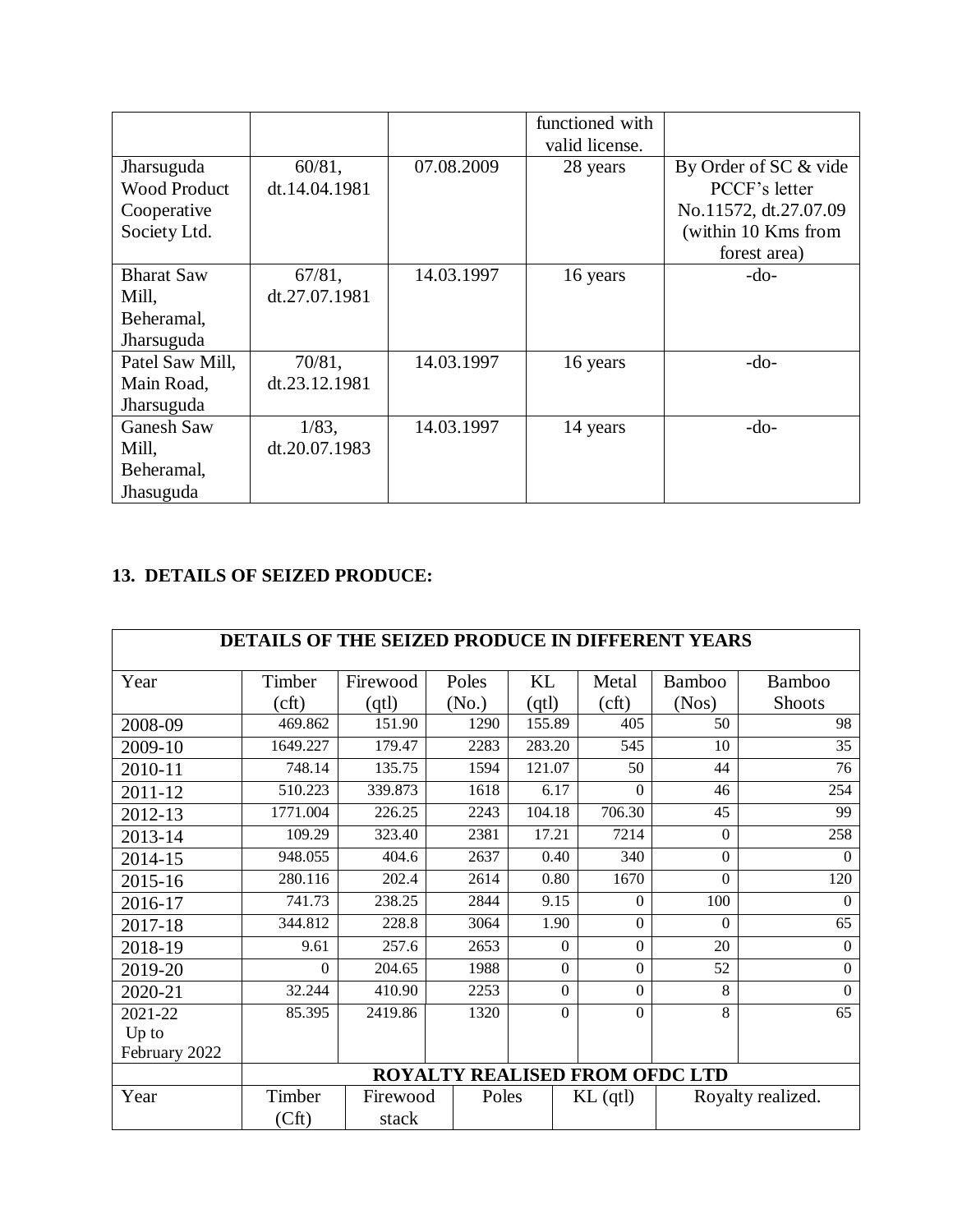| 2008-09 | 407.28  | 30             | 46             | 155.89           | 31281                    |
|---------|---------|----------------|----------------|------------------|--------------------------|
| 2009-10 | 424.935 | $\overline{2}$ | 514            | 283.20           | 86551                    |
| 2010-11 | 75.09   | 6              | $\Omega$       | 371.48           | 92385+266402(KL)         |
| 2011-12 | 134.17  | 51             | 38             | 77.45            | 46784 (KL)               |
| 2012-13 | 1798.65 | 50             | 28             | 100.86           | 68084+281(KL)            |
| 2013-14 | 0       | 40             | $\theta$       | 0                |                          |
| 2014-15 | 573.07  | $66$ stack +   | 24             | 3.76             | 475556 (Timber)          |
|         |         | 73.70 Qtl.     |                |                  | 8717(KL)                 |
| 2015-16 | 225.09  | $6.50$ qtl     | $\overline{0}$ | 5.75 gtl         | 400198 (Timber) + $8435$ |
|         |         |                |                |                  | (KL)                     |
| 2016-17 | 185.51  | 51 qtl + $0.5$ | $\overline{0}$ | $0.40$ qtl       | $26.00$ (KL)             |
|         |         | stack          |                |                  | 55543.00 (timber) paid.  |
| 2017-18 | 629.722 | $2.6 + 54$     | 38             | $\theta$         | 178568 (timber)          |
|         |         | stack          |                |                  | 3779 (Reward)            |
| 2018-19 | 158.96  | 32 Qntl        | $\overline{0}$ | $\theta$         | 16249 (timber)           |
|         |         |                |                |                  | 103025(Reward)           |
| 2019-20 | 150.591 | 14.0 Qntl      | 67             | $\overline{0}$   | 53422                    |
|         |         | 22 stack       |                |                  |                          |
| 2020-21 | 33.081  | 25 Qntl        | $\overline{0}$ | $\overline{0}$   | 12428                    |
| 2021-22 | 209.825 | $4.50$ qntl    | $\overline{0}$ | $\boldsymbol{0}$ | Outstanding amount       |
|         |         |                |                |                  | 72140/-                  |

### *(14) COMPASSIONATE PAYMENT:*

The man animal conflict is increasing year after year. Mainly the problem is from elephants staying in discontinuous habitats. Some of these blocks are Siriapalli Gramya jungle, Badakhalia PRF, Katikela RF, Sarasmal PRF. Recently a wild tusker is creating havoc in Belpahar & Brajrajnagar Range areas. The details compassionate payment made since 2003-04 is as follows:

| Year        |                | <b>Damage</b>  |                          |              | <b>Compensation sanctioned</b> |                |        | <b>Compensation paid</b> |        |                          |        | <b>Balance</b> |
|-------------|----------------|----------------|--------------------------|--------------|--------------------------------|----------------|--------|--------------------------|--------|--------------------------|--------|----------------|
|             | House          | Crop<br>(Acre) | Human<br>Kill/<br>Injury | House Crop   |                                | Human          | Total  | House                    | Crop   | Human<br>Kill/Inju<br>ry | Total  |                |
| 2003-<br>04 | 40             | 309.87         | $Kill-1$                 | 76000        | 309870                         | 100000         | 485870 | 76000                    | 309870 | 100000                   | 485870 | $\mathbf{0}$   |
| 2004-<br>05 | 12             | 82.64          |                          | Kill-2 26500 | 81640                          | 200000         | 308140 | 26500                    | 81640  | 200000                   | 308140 | $\overline{0}$ |
| 2005-<br>06 | $\overline{0}$ | 24.96          | $Kill-1$                 | 0            | 24960                          | 100000         | 124960 | $\overline{0}$           | 24960  | 100000                   | 124960 | $\mathbf{0}$   |
| 2006-<br>07 | 5              | 453.88         | $Kill-1$<br>$Injury-1$   | 17500        | 364780                         | 100000<br>2000 | 484280 | 17500                    | 364780 | 100000<br>2000           | 484280 | $\mathbf{0}$   |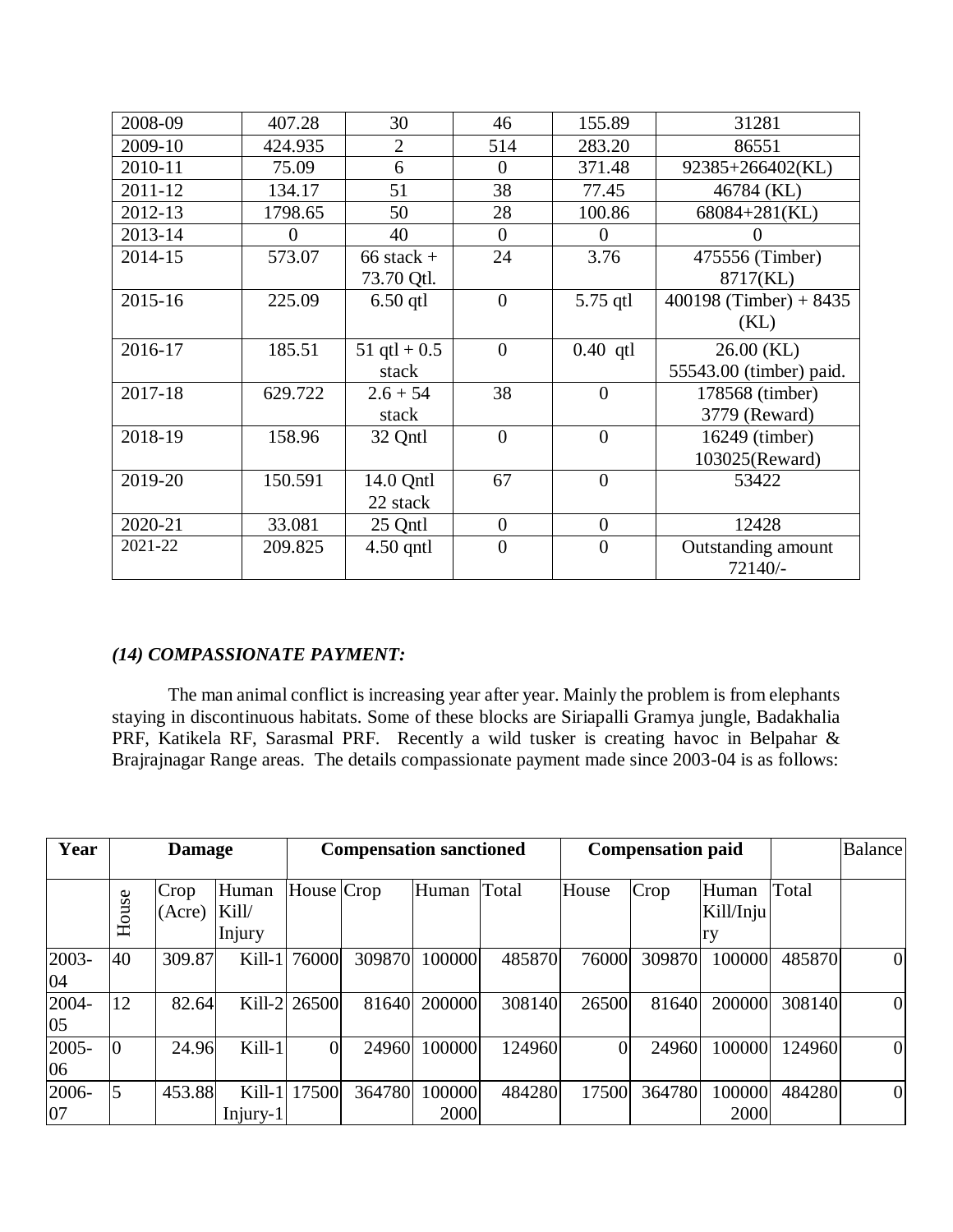| 2007-    | $\mathbf{1}$   | 47.05  |                | Kill-2 14000       | 47050         | 200000         | 261050         | 14000           | 47050          | 200000         | 261050                 | $\boldsymbol{0}$ |
|----------|----------------|--------|----------------|--------------------|---------------|----------------|----------------|-----------------|----------------|----------------|------------------------|------------------|
| 08       |                |        |                |                    |               |                |                |                 |                |                |                        |                  |
| 2008-    | $\overline{0}$ | 554.2  | Kill-2         |                    | 0 1482369     | 100000         | 1582369        |                 | 0 1482369      |                | 100000 1582369         | $\overline{0}$   |
| 09       |                |        |                |                    |               |                |                |                 |                |                |                        |                  |
| 2009-    | $\overline{2}$ | 24.920 | Kill-3         | $\Omega$           | 2300          | 2000           | 4300           | $\Omega$        | 2300           | 102000         | 104300                 | $\overline{0}$   |
| 10       |                |        |                |                    |               |                |                |                 |                |                |                        |                  |
| 2010-    | $\overline{0}$ | 104.79 | Kill-1         | $\overline{0}$     | 488425        | $\overline{0}$ | 488425         | $\overline{0}$  | 488425         | $\overline{0}$ | $\overline{0}$         | $\overline{0}$   |
| 11       |                | 511    | Injuri-0       |                    |               |                |                |                 |                |                |                        |                  |
| $2011 -$ |                | 281.63 | $\theta$       | $\overline{0}$     | 488425        | $\overline{0}$ | $\overline{0}$ | $\overline{0}$  | 488425         | $\theta$       | $\overline{0}$         | $\boldsymbol{0}$ |
| 12       |                |        |                |                    |               |                |                |                 |                |                |                        |                  |
| 2012-    |                | 180.80 | $\overline{0}$ | $\Omega$           | 546911        | $\overline{0}$ | $\overline{0}$ | $\overline{0}$  | 546911         | $\theta$       | $\theta$               | $\boldsymbol{0}$ |
| 13       |                |        |                |                    |               |                |                |                 |                |                |                        |                  |
| 2013-    | 66             | 550.10 | Kill- $1$      | 15360              | 544710        | 200000         | 744710         | 153600          | 544710         | 200000         | 744710                 | $\overline{0}$   |
| 14       |                |        |                |                    |               |                |                |                 |                |                |                        |                  |
| $2014 -$ | 118            | 1176.6 | Kill-4         |                    | 30535 2993412 | 800000         | 4143762        |                 | 305350 2993412 |                | 800000 4143762         | $\boldsymbol{0}$ |
| 15       |                | 83     | Injury-1       | $\Omega$           |               | 75000          |                |                 |                | 75000          |                        |                  |
| 2015-    | 503            | 769.03 | $Kill-1$       |                    | 37000 1543775 | 300000         | 2813775        |                 | 370000 1543775 |                | 200000 2813775         | $\overline{0}$   |
| 16       |                |        |                | 0                  |               |                |                |                 |                |                |                        |                  |
| 2016-    | 265            | 769.03 | Kill-7         | $11\overline{541}$ | 855739        | 210000         |                | 355360 1154100  |                |                | 855739 2100000 4109839 | $\overline{0}$   |
| 17       |                |        |                | 00                 |               | $\Omega$       |                |                 |                |                |                        |                  |
| 2017-    | 135            | 11.29  | Kill-5         | 70800              | 761873        |                | 2969873        | 708000          |                |                | 761873 1500000 2969873 | $\overline{0}$   |
| 18       |                |        |                | 0                  |               | 150000         |                |                 |                |                |                        |                  |
|          |                |        |                |                    |               |                |                |                 |                |                |                        |                  |
| 2018-    | 218            | 82.53  | Kill- $1$      | 12920              | 797940        | 400000         |                | 2489940 1292000 | 797940         |                | 400000 2489940         | $\overline{0}$   |
| 19       |                |        |                | 00                 |               |                |                |                 |                |                |                        |                  |
| 2019-    | 122            | 197.15 | Nil            |                    | 88400 1363160 | Nil            | 2247160        |                 | 884000 1363160 |                | Nil 2247160            | $\boldsymbol{0}$ |
| 20       |                |        |                |                    |               |                |                |                 |                |                |                        |                  |
| 2020-    | 81             | 52.68  | Kill- $1$      | 64200              | 540740        | 400000         | 1582740        | 642000          | 540740         |                | 400000 1582740         | $\overline{0}$   |
| 21       |                |        |                |                    |               |                |                |                 |                |                |                        |                  |
| $2021 -$ | 77             | 52.16  | $\theta$       | 53600              | 532885        | $\mathbf{0}$   | 1068885        | 402000          | 416643         | $\mathbf{0}$   | 818643                 | 250242           |
| 22       |                |        |                | $\boldsymbol{0}$   |               |                |                |                 |                |                |                        |                  |

### *15. ECO-CLUB SCHOOLS:*

The concept of Eco-clubs has started in this Division in the year 2001 by Forest  $\&$ Environment Department, Government of Odisha. The Eco-clubs are constituted in 100 schools and the financial assistance given at that time was Rs.500/-. In 2003-04, further 50 schools are included and the financial assistance is enhanced to Rs.1000/-. The number is enhanced to 250 in the year 2006 and the assistance is increased to Rs.2500/-. The eco-club schools are mainly taking up plantation activities, cleanliness drive, awareness rallies, supply of water during summer, various competitions in the school relating to environment, etc.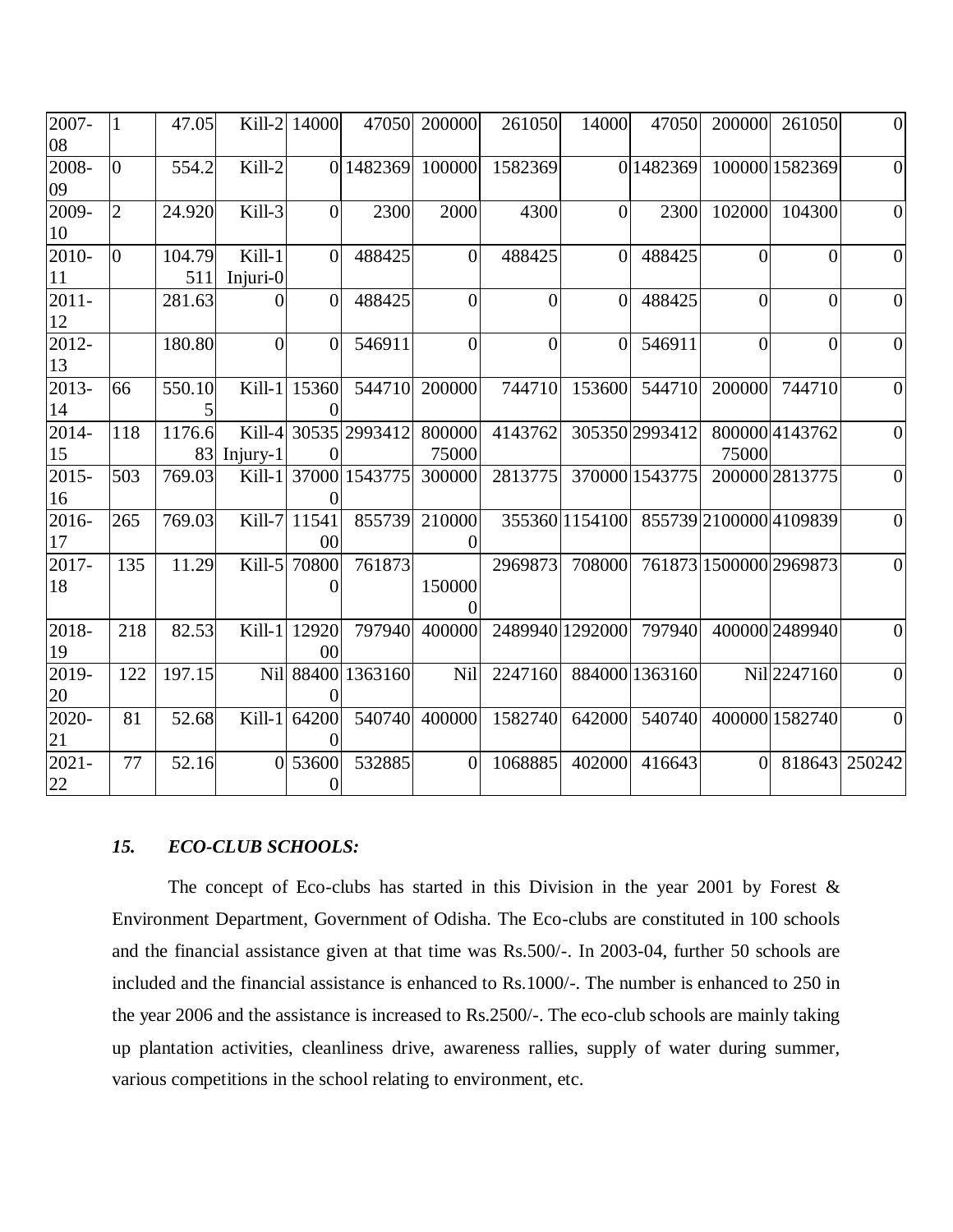#### *(16) DIST. ENVIRONMENT SOCIETY:*

The District Environment Society (DES), Jharsuguda has been reconstituted in Jharsuguda district on 25.01.2008 with an objective of environmental conservation and preservation*.* The membership is open to all individuals actively interested in Environmental conservation. There are categories of membership viz (1) Life Member (2) Annual Member (3) Institutional Members and (4) Corporate Member. The membership fees of the members is Rs. 3,000/-, Rs.100/-, Rs. 5000/ and Rs.1,00, 000/- respectively.

All the industries/ Mines authorities are asked to take up avenue and block plantations in the areas adjoining to their industrial premises. The block plantations are raised to serve as green belt around the industries. With lot of persuasion, some industries have come forward to do the plantations. The Forest Department personals are providing the technical know-how and also facilitating the availability of seedlings from the decentralized nurseries.

A Plantation Monitoring Committee has been constituted as per direction of the Collector, Jharsuguda with the mandate to inspect mines and industrial houses to monitor the progress of plantation done by them both inside and outside their premises. The committee is headed by Dr. D.R.Naik, Honorary Wildlife Warden of Jharsuguda district and includes members like ACF of this Division, Shri Prahlad Naik. Chief Coordinator, District Eco Club Coordination Committee, members from State Pollution Control Board (Jharsuguda Regional office), Deputy Director, Horticulture etc.

As per the report of the Committee, the following mines have been planted seedlings during the year, 2019-20 in their outside  $&$  inside premises.